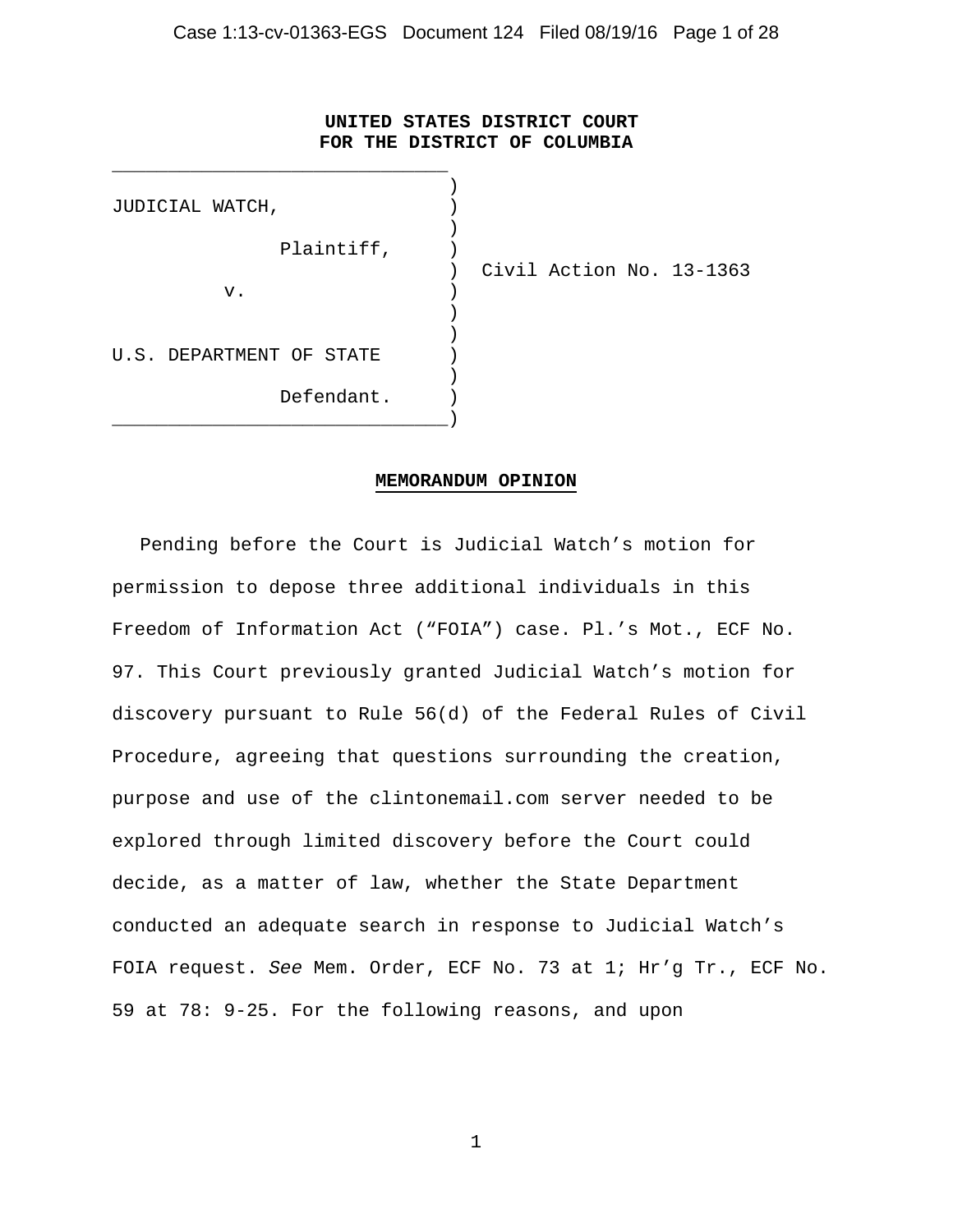## Case 1:13-cv-01363-EGS Document 124 Filed 08/19/16 Page 2 of 28

consideration of the parties' submissions, $1$  oral argument heard on July 18, 2016, and the applicable law, the motion is **GRANTED IN PART** and **DENIED IN PART.** Specifically: (1) Judicial Watch may serve interrogatories on Former Secretary of State Hillary Clinton; (2) Judicial Watch may not depose Mr. Clarence Finney; and (3) Judicial Watch may depose Mr. John Bentel.

#### **I. Background**

 $\overline{a}$ 

#### **A. Procedural History**

A detailed procedural history is provided in this Court's May 4, 2016 Memorandum and Order. Mem. Order, ECF No. 73 at 2-5. For the purpose of the pending motion and in summary, Judicial Watch filed this lawsuit on September 10, 2013 seeking to obtain, pursuant to FOIA, certain employment records related to former State Department employee Huma Abedin. Compl., ECF No. 1. The State Department then conducted a search, produced certain nonexempt records, and the parties stipulated to the dismissal of the case on March 14, 2014. Mem. Order, ECF No. 73 at 3. After media reports that Secretary Clinton and members of her staff used personal email accounts to conduct agency business, and because those records may not have been covered in the State Department searches for documents responsive to this FOIA request, this Court granted Judicial Watch's unopposed motion to

 $1$  This includes the recent notices filed in this case at ECF Nos. 115, 116, 117, 120.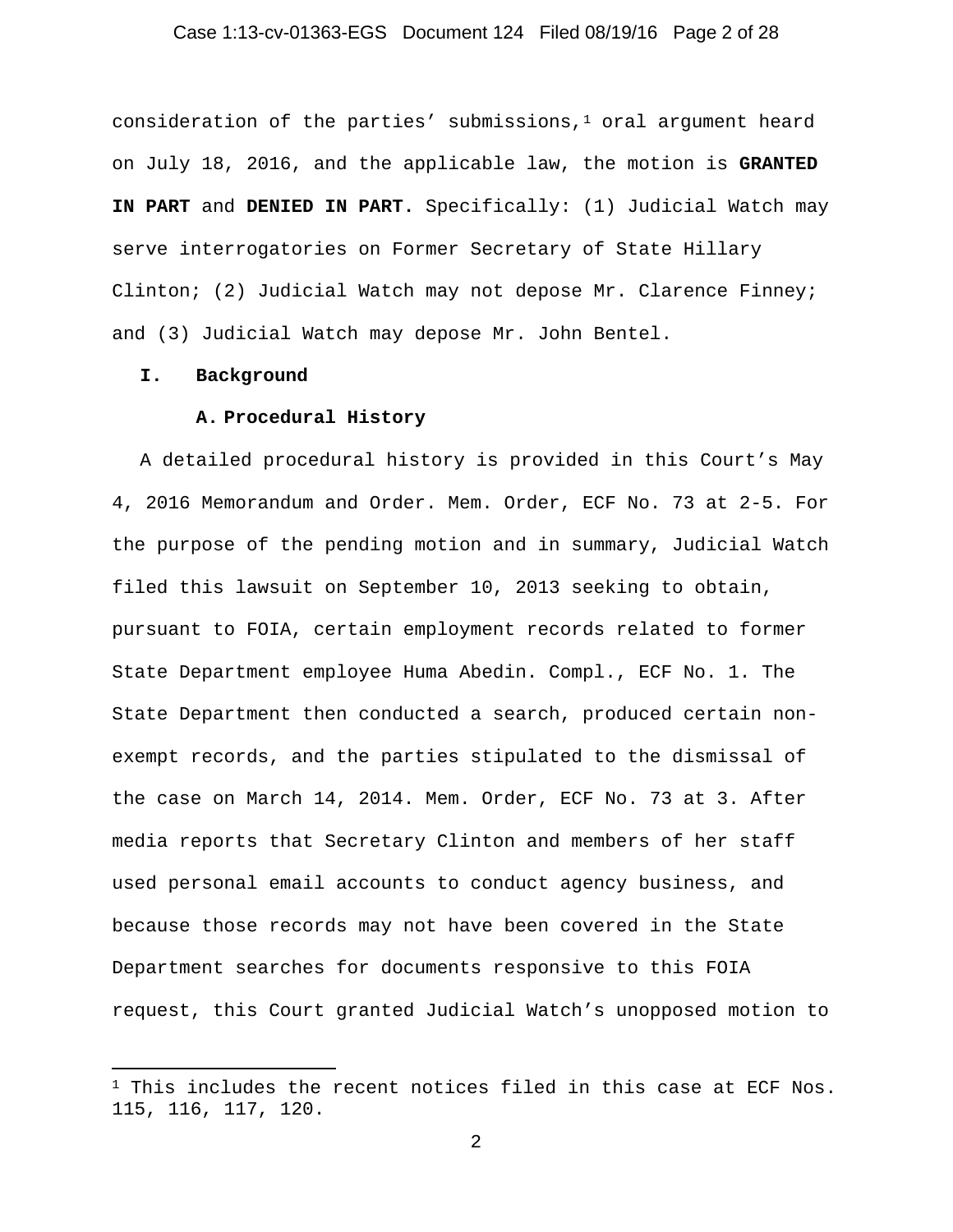#### Case 1:13-cv-01363-EGS Document 124 Filed 08/19/16 Page 3 of 28

re-open this case. Minute Order, June 19, 2015. The State Department then searched records Secretary Clinton voluntarily produced from the clintonemail.com system, among others, and produced responsive documents. Def.'s Mot. Summ. J., ECF No. 47 at 10, 14; Mem. Order, ECF No. 73 at 3-4.

## **B. The Court Authorizes Limited Discovery**

Following its production of documents, the State Department, on November 13, 2015, filed a motion for summary judgment. ECF No. 47. In response, Judicial Watch moved for discovery, pursuant to Rule 56(d) of the Federal Rules of Civil Procedure, for two reasons: (1) "to uncover and present admissible evidence to the court about whether the State Department and Secretary Clinton deliberately thwarted FOIA"; and (2) to learn about "the system itself to determine possible methods for recovering whatever responsive records may still exist." Pl.'s Mot. Discovery, ECF No. 48 at 3.

Based on key facts related to the clintonemail.com server, the Court concluded that Judicial Watch had raised sufficient questions about whether the State Department processed the FOIA request in good faith, and granted Judicial Watch's motion for discovery.2 Mem. Order, ECF No. 73 at 9. The Court authorized

<sup>&</sup>lt;sup>2</sup> The Court denied the State Department's Motion for Summary Judgment without prejudice in light of the Court's consideration of the parties' discovery proposals. Minute Order, Mar. 16, 2016.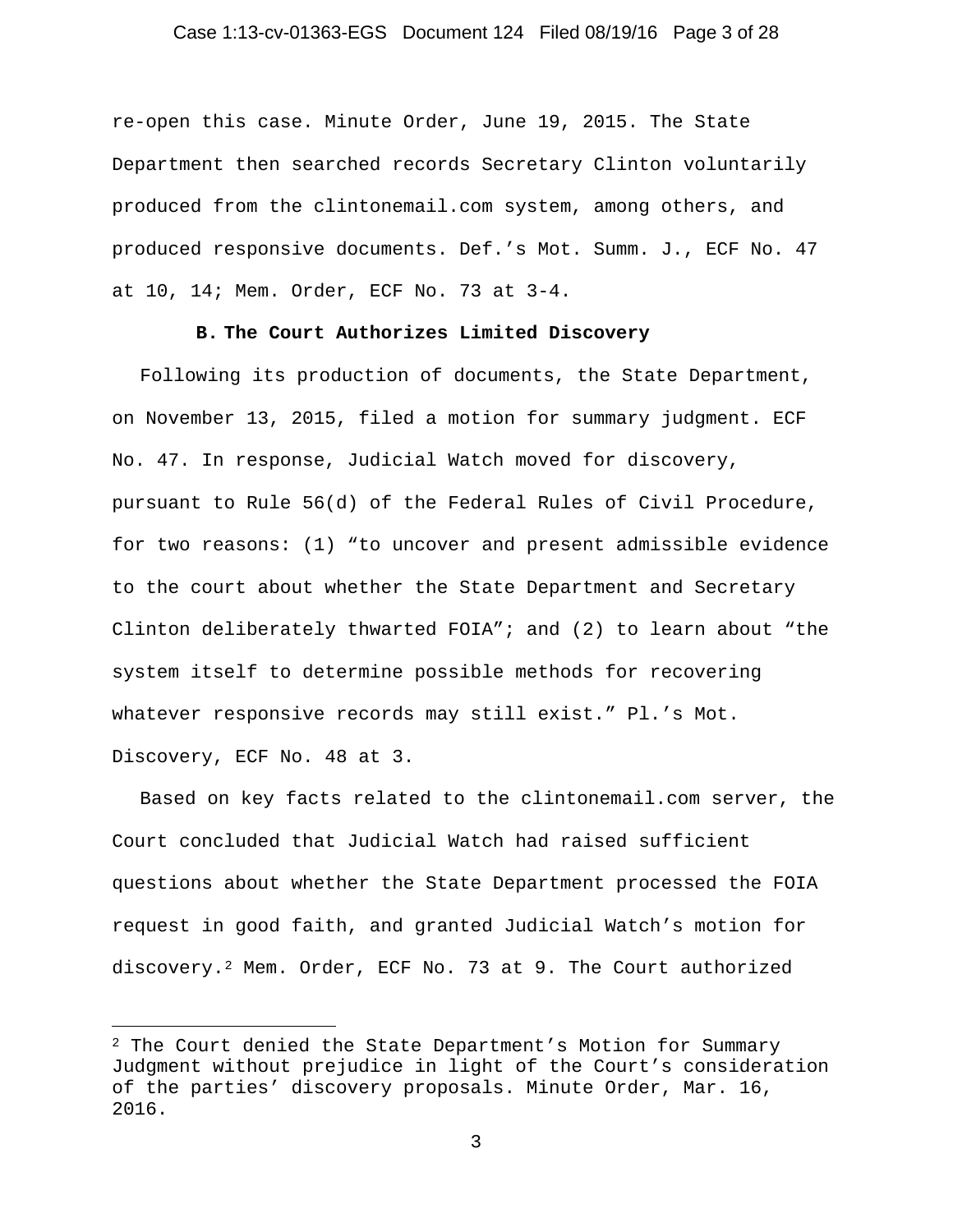## Case 1:13-cv-01363-EGS Document 124 Filed 08/19/16 Page 4 of 28

limited discovery on "the creation and operation of clintonemail.com for State Department business, as well as the State Department's approach and practice for processing FOIA requests that potentially implicated former Secretary Clinton's and Ms. Abedin's emails and State's processing of the FOIA request that is the subject of this action." *Id.* at 12.

## **C. Discovery Conducted to Date**

Consistent with the parties' joint proposal for limited discovery,<sup>3</sup> Judicial Watch deposed seven current and former State Department employees:

- Karin Lang, Director of the Executive Secretariat Staff at the State Department, who testified on behalf of the State Department as a 30(b)(6) deponent "regarding the processing of FOIA requests, including Plaintiff's FOIA request, for emails of Secretary Clinton and Ms. Abedin both during Secretary Clinton's tenure as Secretary of State and after";
- Stephen D. Mull, Executive Secretary of the State Department from June 2009 to October 2012;
- Lewis A. Lukens, Executive Director of the Executive Secretariat from 2008 to 2011;
- Patrick F. Kennedy, Under Secretary for Management since 2007 and the Secretary of State's principal advisor on management issues, including technology and information services;
- Cheryl D. Mills, Secretary Clinton's Chief of Staff throughout her four years as Secretary of State;

<sup>&</sup>lt;sup>3</sup> The Court recognized that the State Department did not waive its objection to discovery.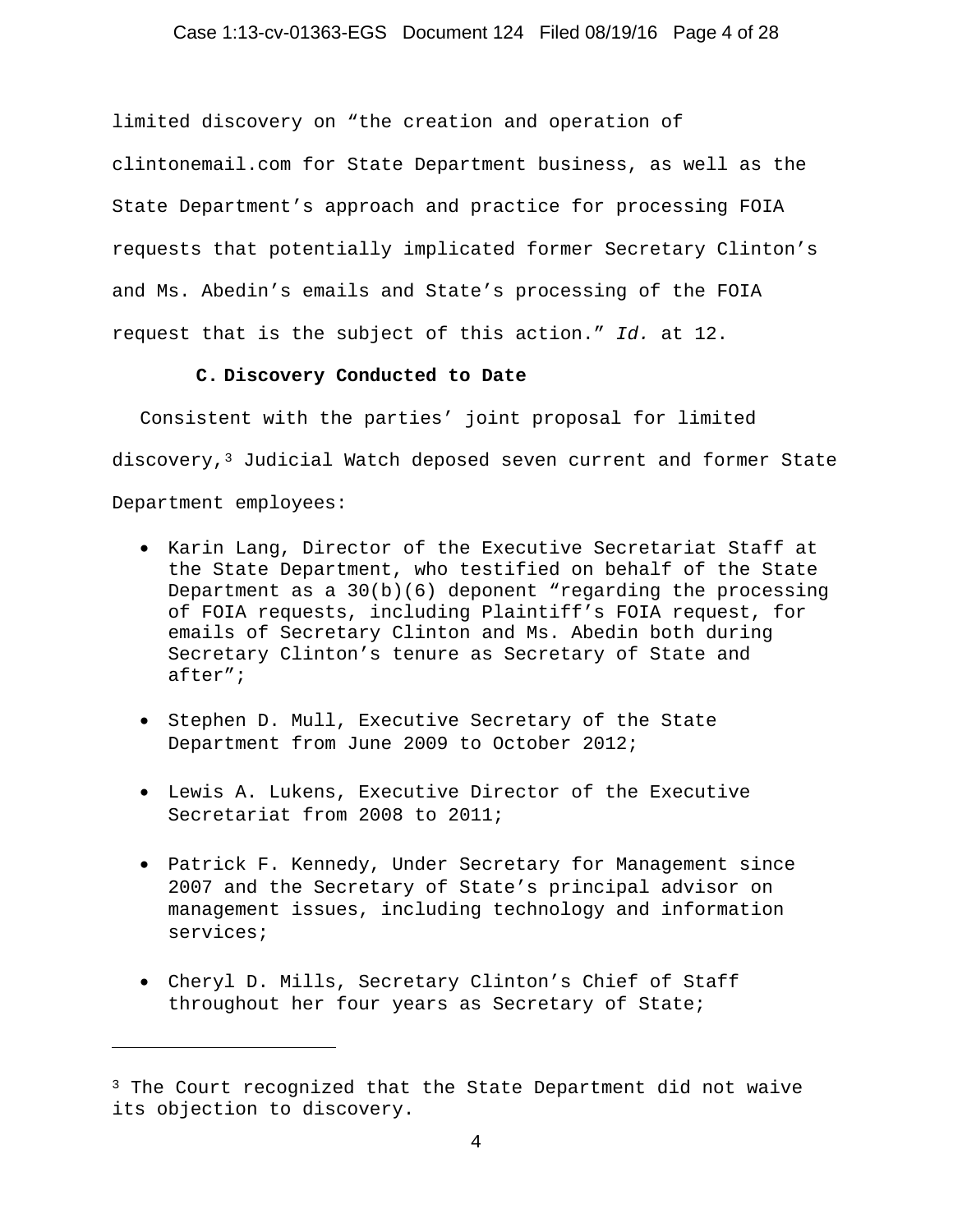- Huma Abedin, Secretary Clinton's Deputy Chief of Staff and a senior advisor to Secretary Clinton throughout her four years as Secretary of State, who also had an email account on clintonemail.com; and
- Bryan Pagliano, State Department Schedule C employee who reportedly set up and maintained the server that hosted the "clintonemail.com" system during Secretary Clinton's tenure as Secretary of State.<sup>4</sup>

Mem. Order, ECF No. 73 at 13-14. The State Department also answered interrogatories and voluntarily produced documents. Def.'s Opp'n, ECF No. 102 at 1-2.

## **D. Other Inquiries Involving the Clintonemail.com System**

 Since the Court granted Judicial Watch's request, a large public record related to Secretary Clinton's use of the clintonemail.com server has become available, including, but not limited to: (1) testimony by Secretary Clinton and current and former State Department employees before the U.S. House of Representatives Select Committee on the Events Surrounding the 2012 Terrorist Attack in Benghazi ("Benghazi Committee"); (2) depositions of six fact witnesses, including the State Department's Rule 30(b)(6) witness, and verified interrogatories; and (3) the State Department Office of

<sup>4</sup> Mr. Pagliano invoked his Fifth Amendment rights and did not substantively answer any questions posed to him during his deposition.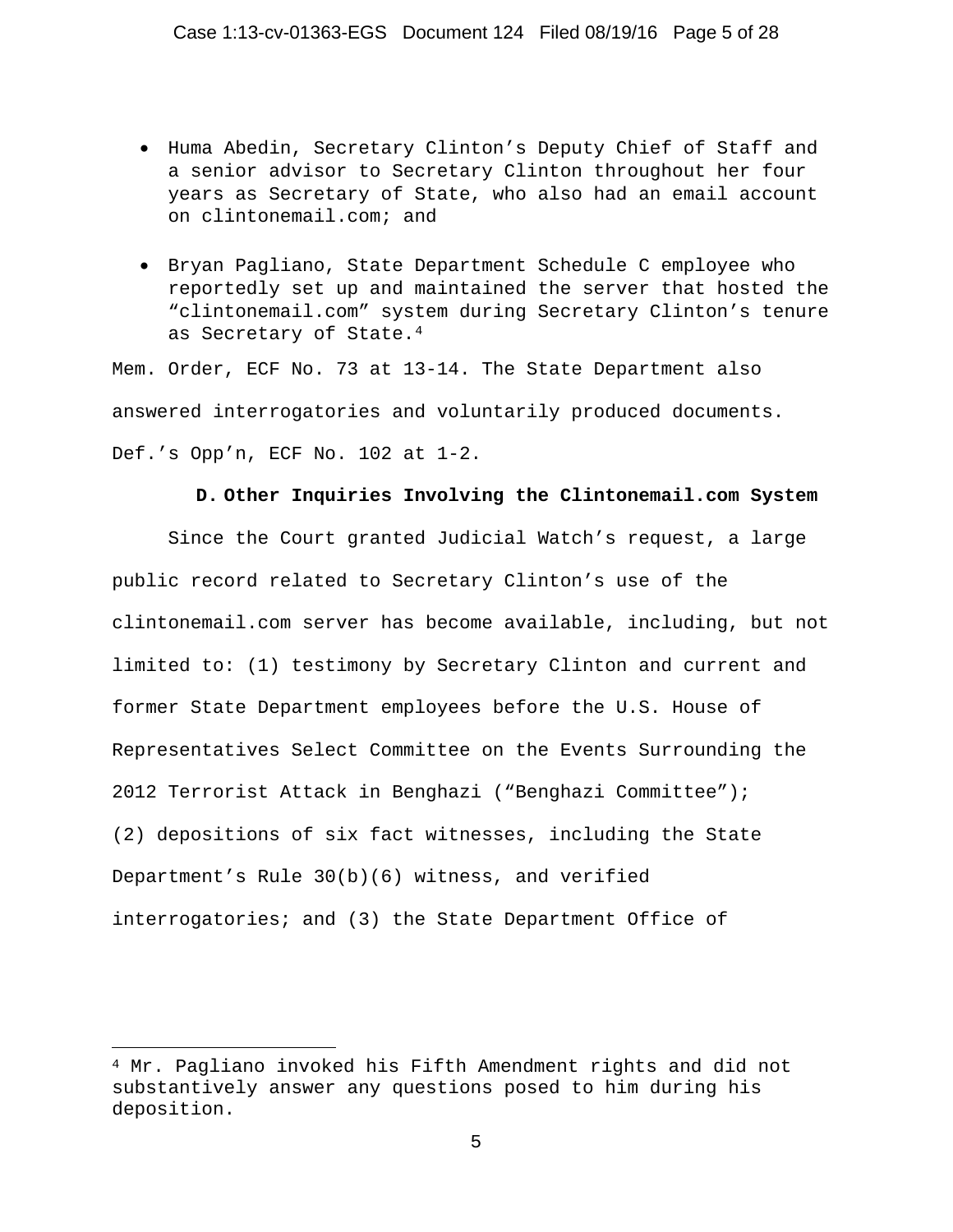## Case 1:13-cv-01363-EGS Document 124 Filed 08/19/16 Page 6 of 28

Inspector General ("OIG") Report regarding email management in the Office of the Secretary. Clinton Opp'n, ECF No. 102 at 6.

 On July 5, 2016, the Federal Bureau of Investigation ("FBI") announced that it had completed its investigation of Secretary Clinton's use of the personal email server as Secretary of State. *Id.* at 6. FBI Director James Comey stated that as part of that investigation the FBI "discovered several thousand work-related emails" that had not been returned to the State Department. *Id.* at 7. In response to the State Department's request that the FBI transmit the emails to it, $5$  the FBI, on July 21, 2016, and on August 5, 2016, provided the State Department with the records. Def.'s Status Report, ECF No. 122 at 1-2. The State Department anticipates completing its initial search of all the documents by no later than August 26, 2016. *Id*. at 3.

#### **II. Discussion**

 $\overline{a}$ 

#### **A. The Purpose of FOIA and Standard for Discovery**

FOIA "was enacted to provide a statutory right to public access to documents and records held by agencies of the federal government." *Citizens for Responsibility & Ethics in Washington v. Dep't of Justice*, 05-cv-2078, 2006 WL 1518964, at \*2 (D.D.C. June 1, 2006)(citing *Pratt v. Webster,* 673 F.2d 408, 413 (D.C.

<sup>5</sup> The Court applauds the State Department's request that the FBI provide those documents to State. *See* FBI Letter, ECF No. 105.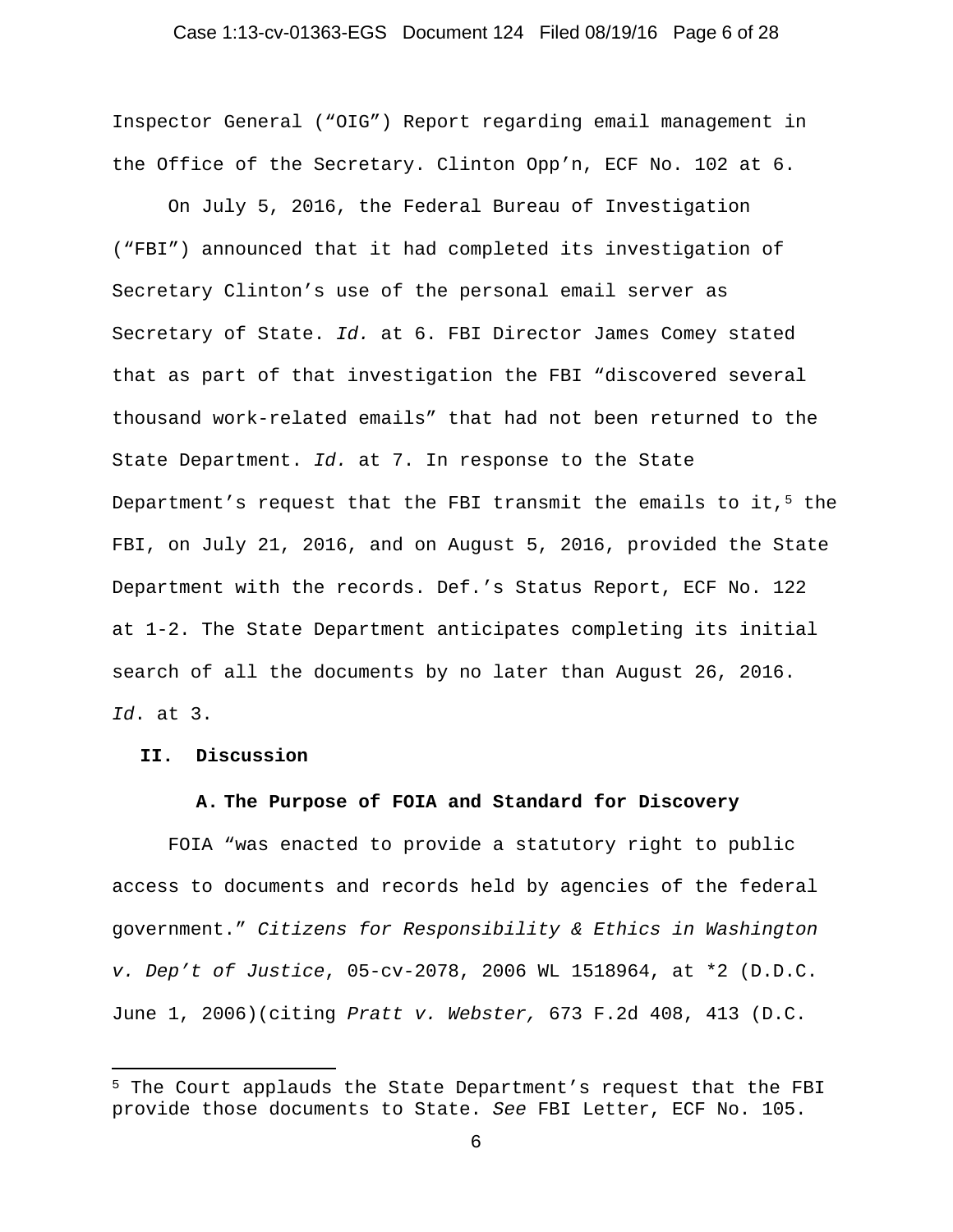#### Case 1:13-cv-01363-EGS Document 124 Filed 08/19/16 Page 7 of 28

Cir. 1982)). "As such, FOIA embodies a general philosophy of full agency disclosure unless information is exempted under clearly delineated statutory language." *Pratt v. Webster,* 673 F.2d at 413. *See also Dep't of the Interior and Bureau of Indian Affairs v. Klamath Water Users Protective Ass'n,* 532 U.S. 1, 7-8 (2001) (noting that the basic objective of FOIA is disclosure, not secrecy).

"FOIA actions are typically and appropriately resolved on summary judgment." *Landmark Legal Found. v. EPA*, 959 F. Supp. 2d 175, 180 (D.D.C. 2013)(citing *Brayton v. Office of the U.S. Trade Representative*, 641 F.3d 521, 527 (D.C. Cir. 2011)). To prevail, the "'agency must show beyond material doubt [ ] that it has conducted a search reasonably calculated to uncover all relevant documents.'" *Morley v. CIA*, 508 F.3d 1108, 1114 (D.C. Cir. 2007)(quoting *Weisberg v. U.S. Dep't of Justice,* 705 F.2d 1344, 1351 (D.C.Cir.1983)).

Discovery is rare in a FOIA action. *Thomas v. FDA*, 587 F. Supp. 2d 114, 115 n.2 (D.D.C. 2008). As this Court has stated,

> Typically, FOIA actions are resolved without discovery. *Voinche v. FBI,* 412 F.Supp.2d 60, 71 (D.D.C.2006). *See also Pub. Citizen Health Research Group v. FDA,* 997 F. Supp. 56, 72 (D.D.C.1998) ("Discovery is to be sparingly granted in FOIA actions."). However, discovery may be granted when plaintiff has made a sufficient showing that the agency acted in bad faith, *Carney v. DOJ,* 19 F.3d 807, 812 (2d Cir.1994), has raised a sufficient question as to the agency's good faith,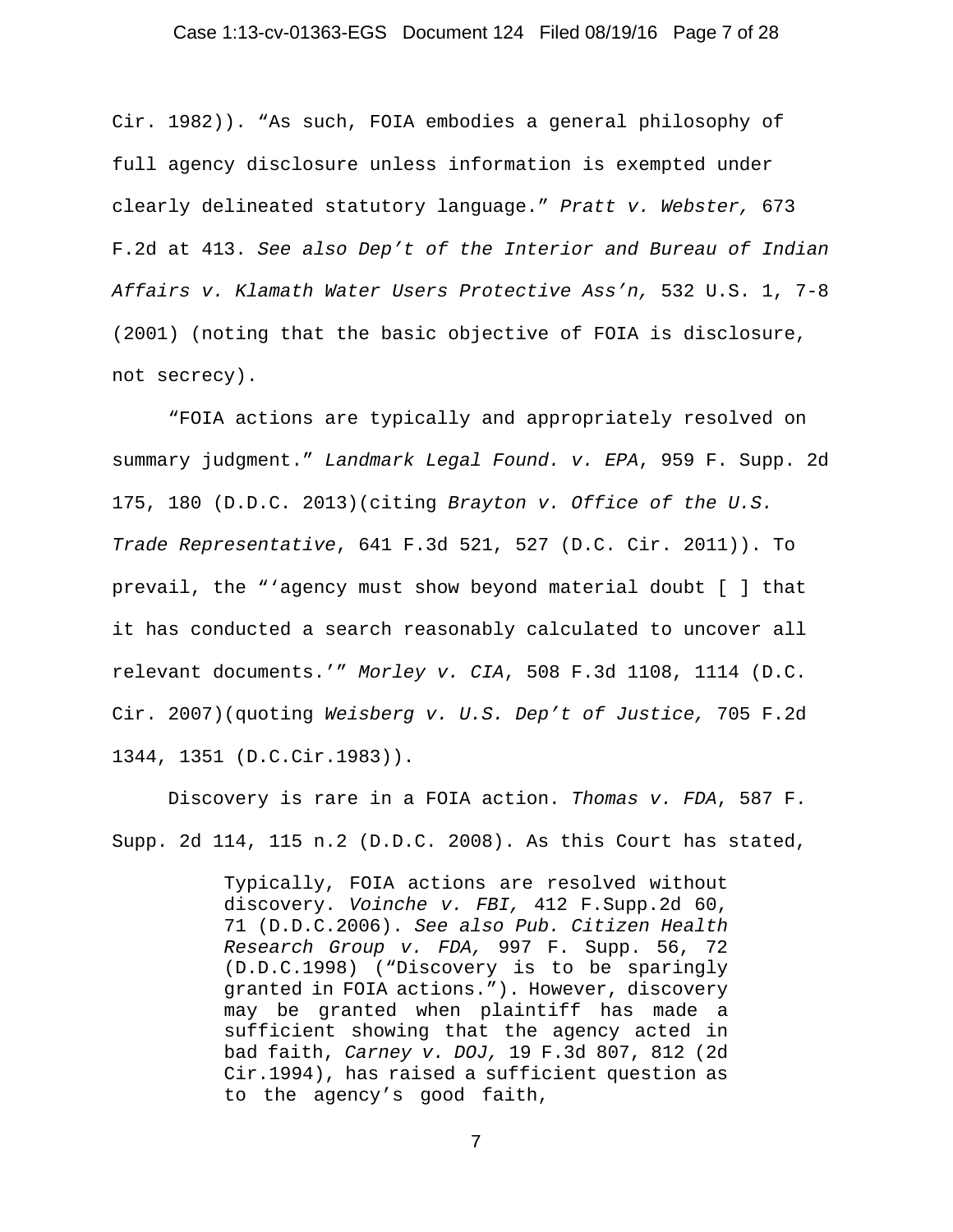*Inc. v. Export-Import Bank,* 108 F. Supp. 2d 19, 25 (D.D.C.2000), or when a factual dispute exists and the plaintiff has called the affidavits submitted by the government into question, *Pub. Citizen Health Research Group,* 997 F. Supp. at 72-73. On the other hand, discovery is not to be granted when discovery is sought for the "bare hope of falling upon something that might impugn the affidavits" submitted by the government. *Founding Church of Scientology v. NSA,* 610 F.2d 824, 836-37 n. 101 (D.C.Cir.1979).

*Citizens for Responsibility & Ethics in Washington v. Dep't of Justice*, 05-cv-2078, 2006 WL 1518964, at \*3 (D.D.C. June 1, 2006)(footnote omitted).

When discovery is granted in a FOIA case, the scope is necessarily limited to the genuine issue(s) in dispute. *See Weisberg v. U.S. Dep't of Justice*, 627 F. 2d 365, 371 (D.C. Cir. 1980). "A Rule 56[d] motion for additional discovery is not designed to allow 'fishing expeditions.'" *Doe v. U.S. Dep't of Justice*, 660 F. Supp. 2d 31, 54 (D.D.C. 2009)(quoting *Graham v. Mukasey*, 608 F. Supp. 2d. 50, 54 (D.D.C. 2009)).

Pursuant to this authority, and based on the record in this case, the Court granted limited discovery, noting that "[b]ased on information learned during discovery, the deposition of Mrs. Clinton may be necessary." Mem. Order, ECF No. 73 at 14. The Court then authorized Judicial Watch to request permission to depose Secretary Clinton should it believe that to be necessary. *Id.*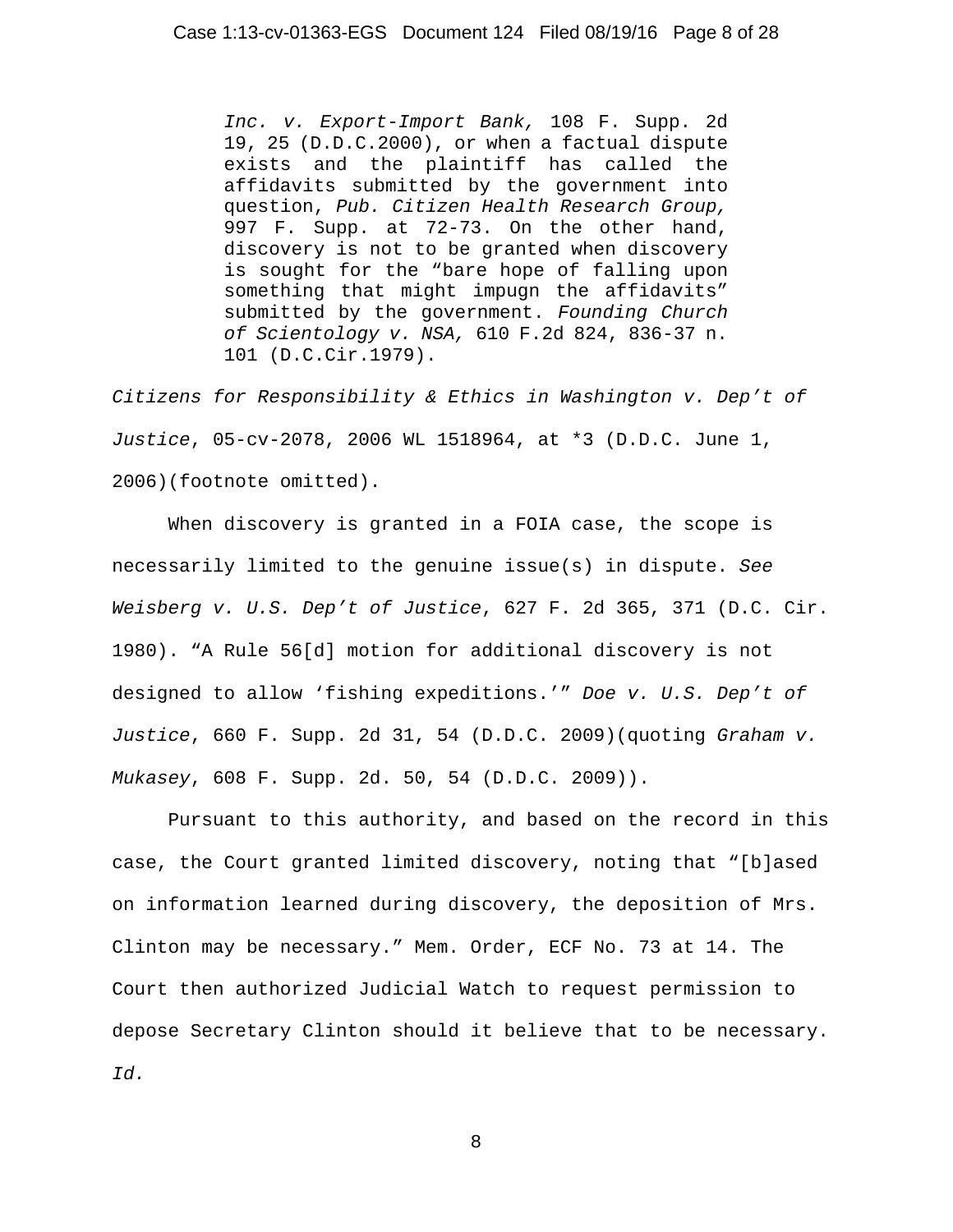# **B. Standard for Deposing a Current or Former High-Ranking Government Official**

If the Court determines that Secretary Clinton's testimony is necessary, the Court must then consider the request to depose her in light of the "apex doctrine." Judicial Watch and Secretary Clinton<sup>6</sup> agree that, pursuant to that doctrine, the Court must determine whether "extraordinary circumstances" are present before ordering a current or former high-ranking government official to sit for a deposition. Pl.'s Mot., ECF No. 97 at 12-13; Pl.'s Reply, ECF No. 106 at 12-14; Clinton Opp'n, ECF No. 102 at 17-18. Specifically, the party seeking to depose a current or former high-ranking government official must demonstrate "'[e]xceptional circumstances justifying the deposition——for example, that the official has unique first-hand knowledge related to the litigated claims or that the necessary information cannot be obtained through other, less burdensome or intrusive means.'"7 *Federal Deposit Insurance Co. v. Galan-Alvarez*, No. 15-MC-752, 2015 WL 5602342, at \*3-\*4 (D.D.C. Sept.

 $\overline{a}$ 

<sup>6</sup> The State Department does not take a position on this argument. *See generally* Def.'s Opp'n, ECF No. 103.

<sup>7</sup> The three primary rationales for the apex doctrine are: (1) respecting the integrity of the administrative process; (2) allowing government officials to perform their tasks without disruption; and (3) to not discourage individuals from public service. *Federal Deposit Insurance Co. v. Galan-Alvarez*, No. 15- MC-752, 2015 WL 5602342, at \*4 (D.D.C. Sept. 4, 2015).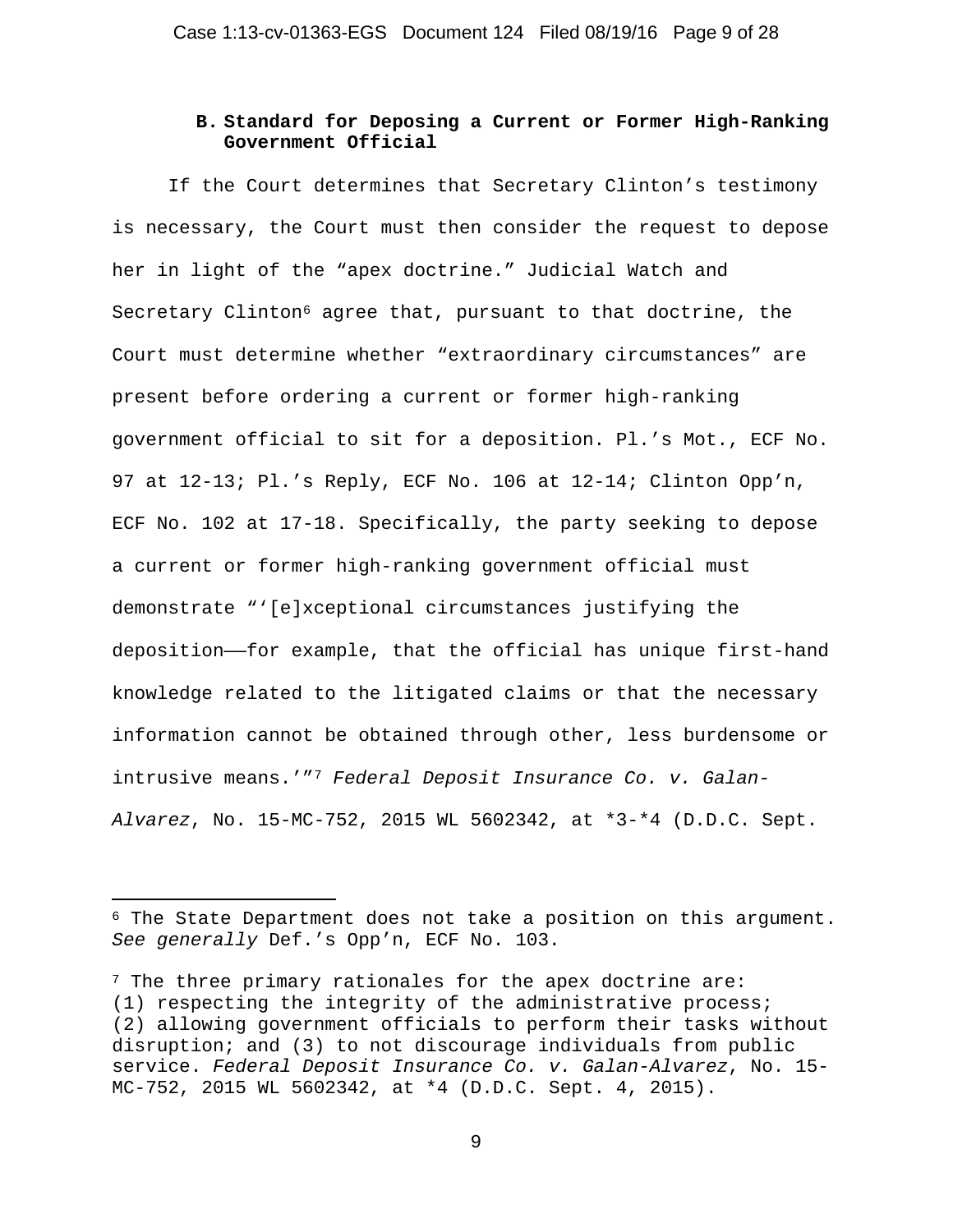## Case 1:13-cv-01363-EGS Document 124 Filed 08/19/16 Page 10 of 28

4, 2015) (quoting *Lederman v. N.Y.C. Dep't of Parks & Recreation*, 731 F.3d 199, 203 (2d Cir. 2013)) (other citations omitted); *see also In re United States*, Civ. No. 14-5146, 2014 U.S. App LEXIS 14134, at \*2 (D.C. Cir. July 24, 2014) (granting writ of mandamus to quash the deposition of the Secretary of Agriculture absent a showing of "extraordinary circumstances").

# **C. Judicial Watch May Obtain Secretary Clinton's Testimony**

Pursuant to FOIA, the ultimate question this Court will need to decide is whether the State Department can "show beyond material doubt [ ] that it has conducted a search reasonably calculated to uncover all relevant documents." *Morley*, 508 F.3d at 1114 (internal citations omitted). The Court authorized discovery in this case because there is a factual dispute about whether the State Department conducted such a search. Indeed, the State Department conceded that the prior search it conducted was inadequate. Hr'g Tr., 96:19-22, July 18, 2016. In the usual case, FOIA authorizes the Court to grant very limited relief: the Court can enjoin the agency from withholding records and order the production of records that are improperly withheld. 5 U.S.C. § 552(a)(4)(B). However, were the Court to conclude that the State Department violated FOIA's intent and purpose, "'FOIA imposes no limits on the courts' equitable powers in enforcing its terms.'" *Payne Enterprises, Inc. v. United States*,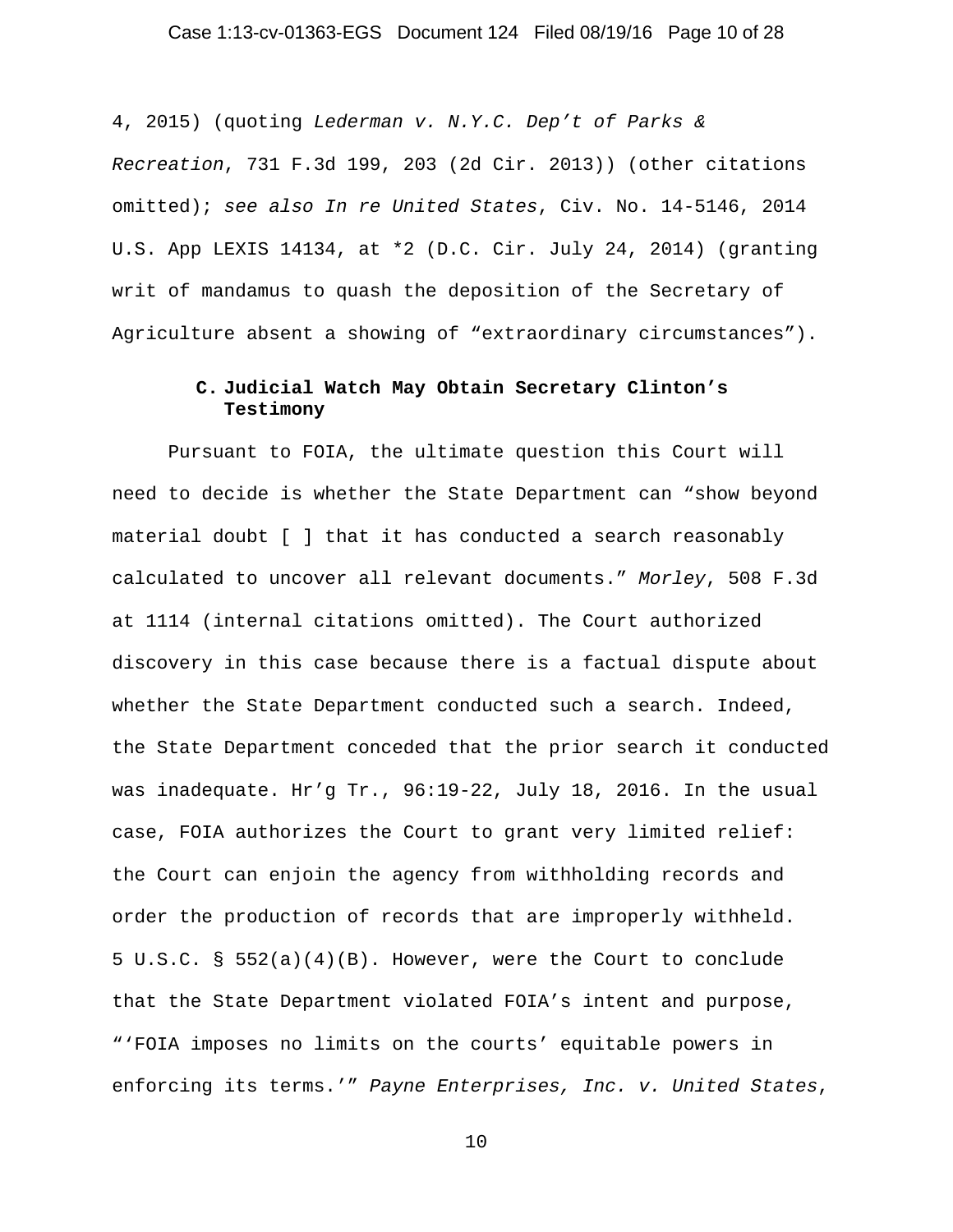## Case 1:13-cv-01363-EGS Document 124 Filed 08/19/16 Page 11 of 28

837 F.2d 486, 494 (D.C. Cir. 1988)(quoting *Renegotiation Bd. V. Bannercraft Clothing Co*., 415 U.S. 1, 19-20 (1974)).

Judicial Watch argues that deposing Secretary Clinton is necessary to complete the record in this case. Pl.'s Reply, ECF No. 106 at 1. Judicial Watch states that it needs to explore the following issues: (1) the purpose for the clintonemail.com system; (2) why the system was used even though at times it interfered with her job; (3) Secretary Clinton's claim over the records on the clintonemail.com system; (4) Secretary Clinton's inventorying of records upon the completion of her tenure as Secretary; (5) why clintonemail.com was non-archival; and (6) details about Mr. Pagliano's role in creating and operating clintonemail.com. Pl.'s Mot., ECF No. 97 at 3-12. Judicial Watch recognizes the significance of asking a former agency head to sit for a deposition but argues that, based on the record developed thus far, her testimony is crucial to understanding how and why the system was created and operated. *Id.* at 12.

Both Secretary Clinton and the State Department oppose Judicial Watch's motion. Secretary Clinton argues that "Judicial Watch has not demonstrated a need to depose" her because the six issues about which Judicial Watch seeks to question her have either already been answered in the extensive record related to the clintonemail.com system, or are irrelevant to the limited scope of discovery authorized by the Court, which was to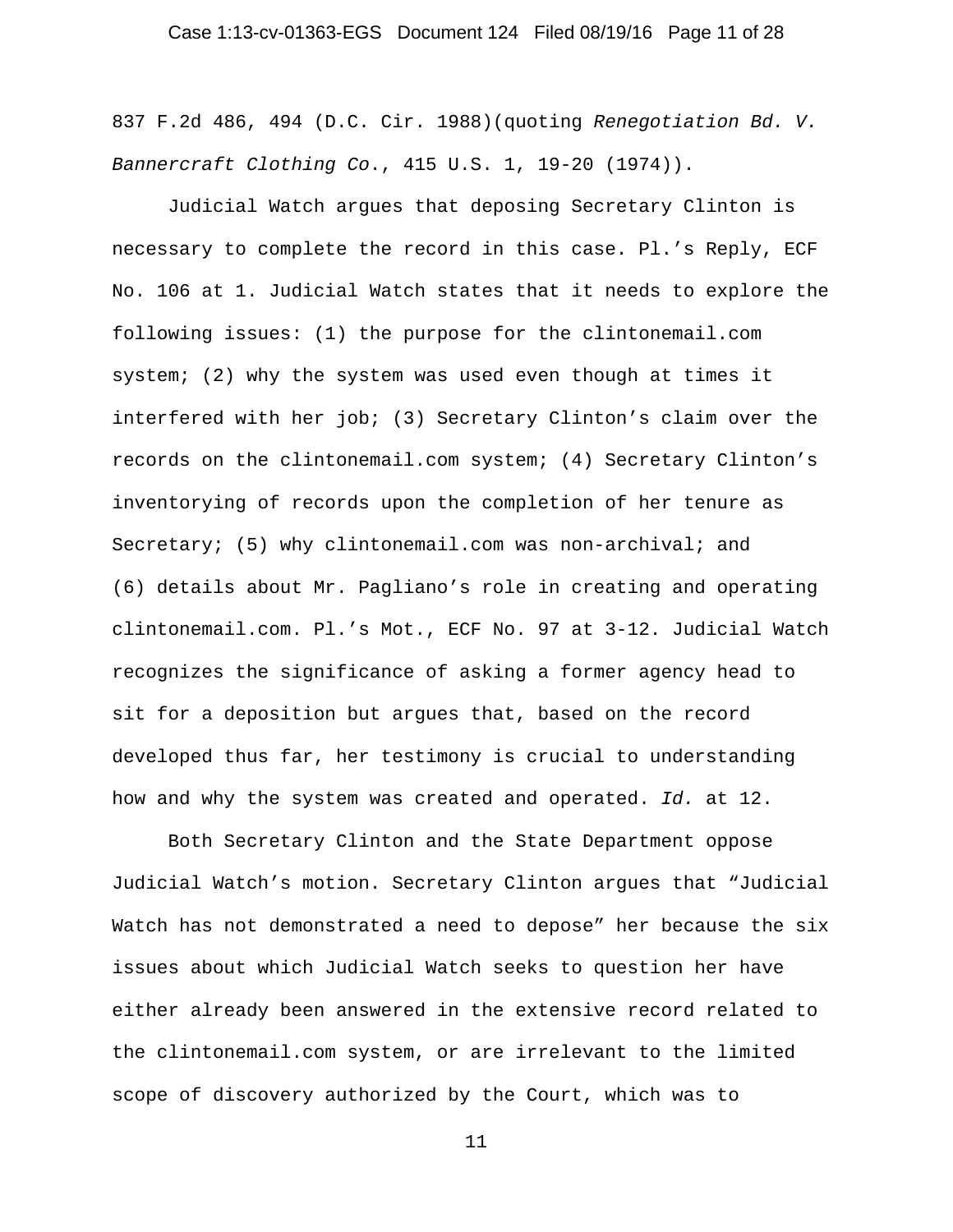## Case 1:13-cv-01363-EGS Document 124 Filed 08/19/16 Page 12 of 28

"resolve a dispute of fact regarding whether" there was a deliberate intent to thwart FOIA. Clinton Opp'n, ECF No. 102 at 7-16.8 As to the latter point, Secretary Clinton contends that "there is no evidence that the purpose of the clintonemail.com system was to thwart FOIA." *Id*. at 8. At oral argument, counsel for Secretary Clinton also pointed to FBI Director Comey's July 7, 2016 testimony before the House Committee on Oversight and Government Reform in which he stated that the FBI asked Secretary Clinton why she set up the email system as she did and that her answer was "convenience." Hr'g Tr. at 95:15-22, July 18, 2016, referring to Clinton Opp'n, ECF No. 102-2, Exhibit C at 74.

<sup>8</sup> Secretary Clinton makes two additional arguments: (1) the deposition would be futile because the ultimate relief Judicial Watch seeks – that the clintonemail.com account be searched by the State Department or Secretary Clinton – is not possible because Secretary Clinton does not have possession or control of the equipment; and (2) that the Court reconsider its prior ruling granting discovery on the grounds that the Court lacks jurisdiction to order discovery in this case because Secretary Clinton's private email server equipment was not in the possession or control of the State Department when Judicial Watch submitted its FOIA request. *Id.* at 15-20. With regard to the first argument, regardless of any ultimate relief, the underlying question before the Court – and the reason the Court ordered discovery – is to enable the Court to decide, as a matter of law, whether the Government conducted an adequate search in response to Judicial Watch's FOIA request. With regard to the second, the Court declines to reconsider its prior ruling for the reasons articulated in that Opinion. *See* Mem. Op., ECF No. 73.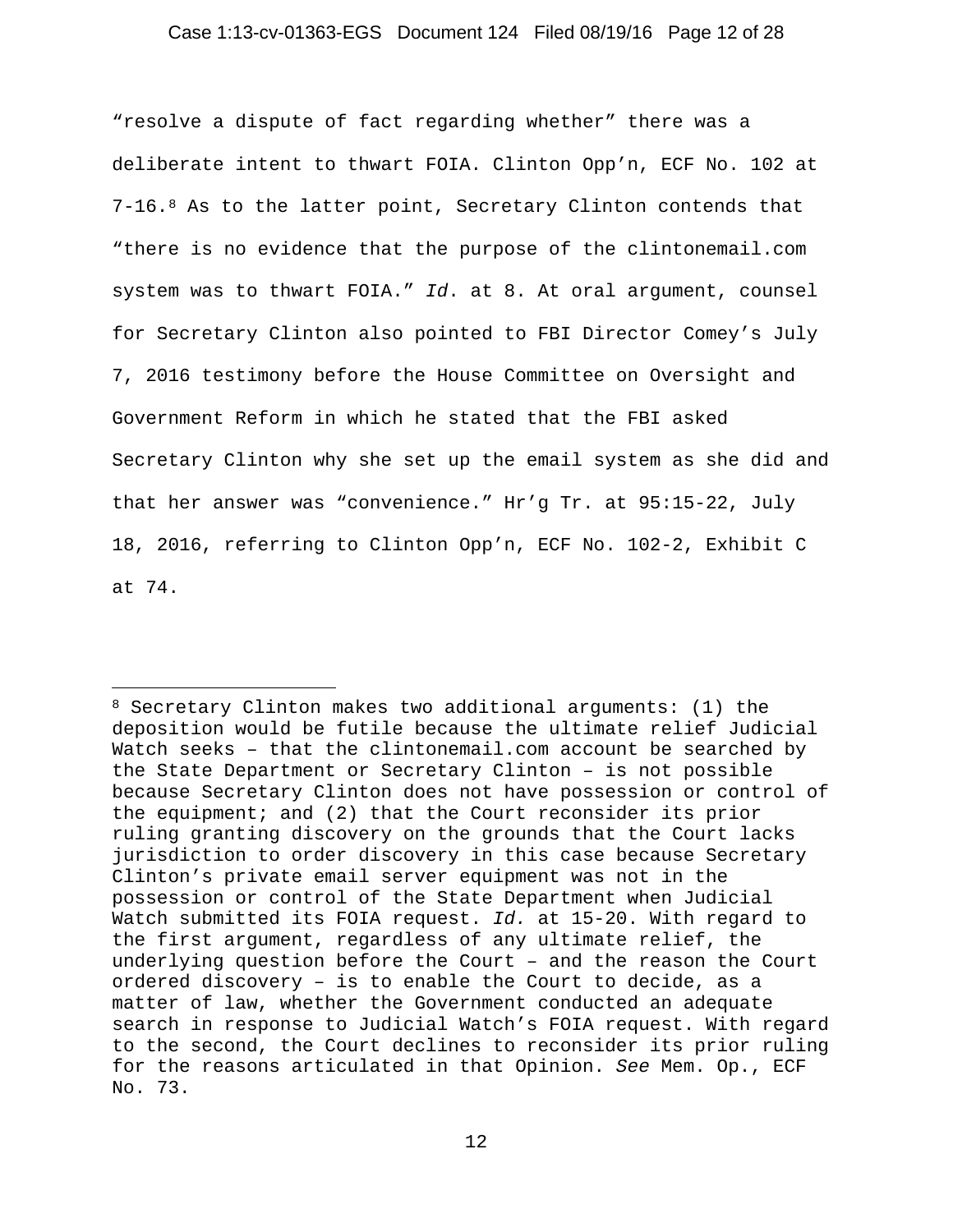Arguing that her deposition would be "entirely cumulative and unnecessary" due to the discovery already conducted in this case, as well as her testimony before the Benghazi Committee, Secretary Clinton urges the Court to be wary of Judicial Watch's request to depose a former cabinet official because "[l]itigants are not typically permitted to depose high-ranking government officials if the requested information can be obtained elsewhere, including from lower-ranking government officials." Clinton Opp'n, ECF No. 102 at 17-18. Secretary Clinton proposes that, should the Court decide that further discovery is necessary, she be allowed to provide the information in writing rather than "[r]equiring her to sit for a deposition for the purpose of repeating her prior statements or stating that she has no knowledge of certain topics." *Id.* n.6. The State Department opposes the motion on the grounds that "the discovery that Plaintiff itself designed has not revealed a shred of evidence indicating an intent to thwart FOIA" by Secretary Clinton or the State Department, making additional discovery futile or moot. Def.'s Opp'n, ECF No. 103 at 2, 8-19.

Judicial Watch responds that although there may be an extensive record relating to the clintonemail.com system, none of the investigations "focused on whether the creation and use of the system was intended to deliberately thwart FOIA or otherwise prevent[] the State Department from complying with its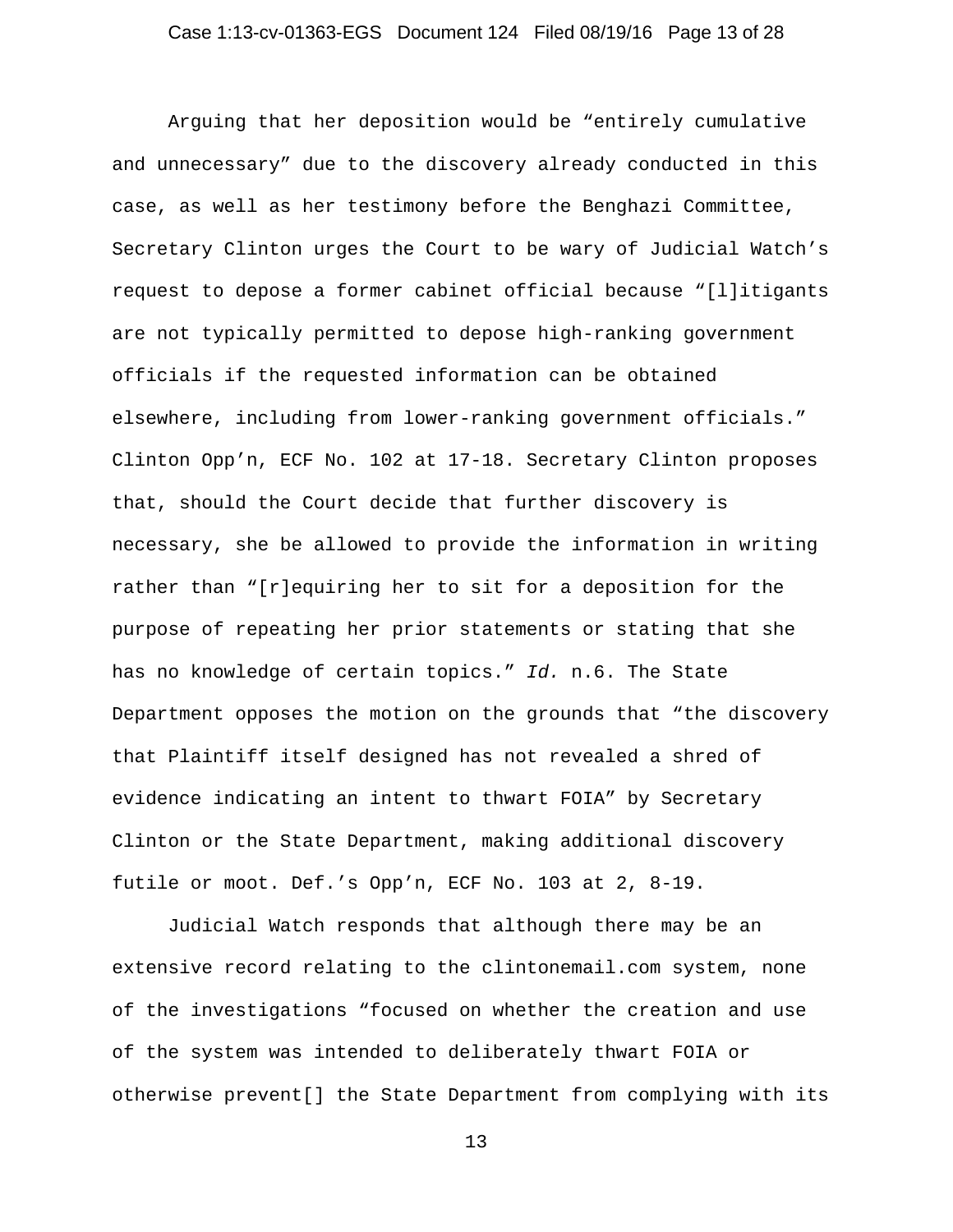## Case 1:13-cv-01363-EGS Document 124 Filed 08/19/16 Page 14 of 28

FOIA and federal recordkeeping obligations" and thus the record is incomplete. Pl.'s Reply, ECF No. 106 at 2-3. At oral argument, Judicial Watch disagreed that discovery had not resulted in any evidence that the email system was created to thwart FOIA. Hr'g Tr. 21:22 – 22:1, July 18, 2016.

As an initial matter, the Court notes that the parties disagree about whether the discovery conducted to date has resulted in any evidence of an intent to thwart FOIA. That issue, however, is not before the Court at this time for resolution. Therefore, the Court rejects Secretary Clinton's and the State Department's arguments that there is no basis for additional discovery because there is no evidence of an intent to thwart FOIA.

 The Court is persuaded that Secretary Clinton's testimony is necessary to enable her to explain on the record the purpose for the creation and operation of the clintonemail.com system for State Department business. The Court recognizes that Secretary Clinton has stated publicly and to the FBI that she used one email account for convenience. *See*, *e.g.*, Clinton Opp'n ECF No. 102-4 at 2 ("When Clinton got to the Department, she opted to use her personal email account as a matter of convenience."); Clinton Opp'n ECF No. 102-3 at 4 (FBI Director Comey testifying that Secretary Clinton was asked "why she set up the email system as she did in the first place" and the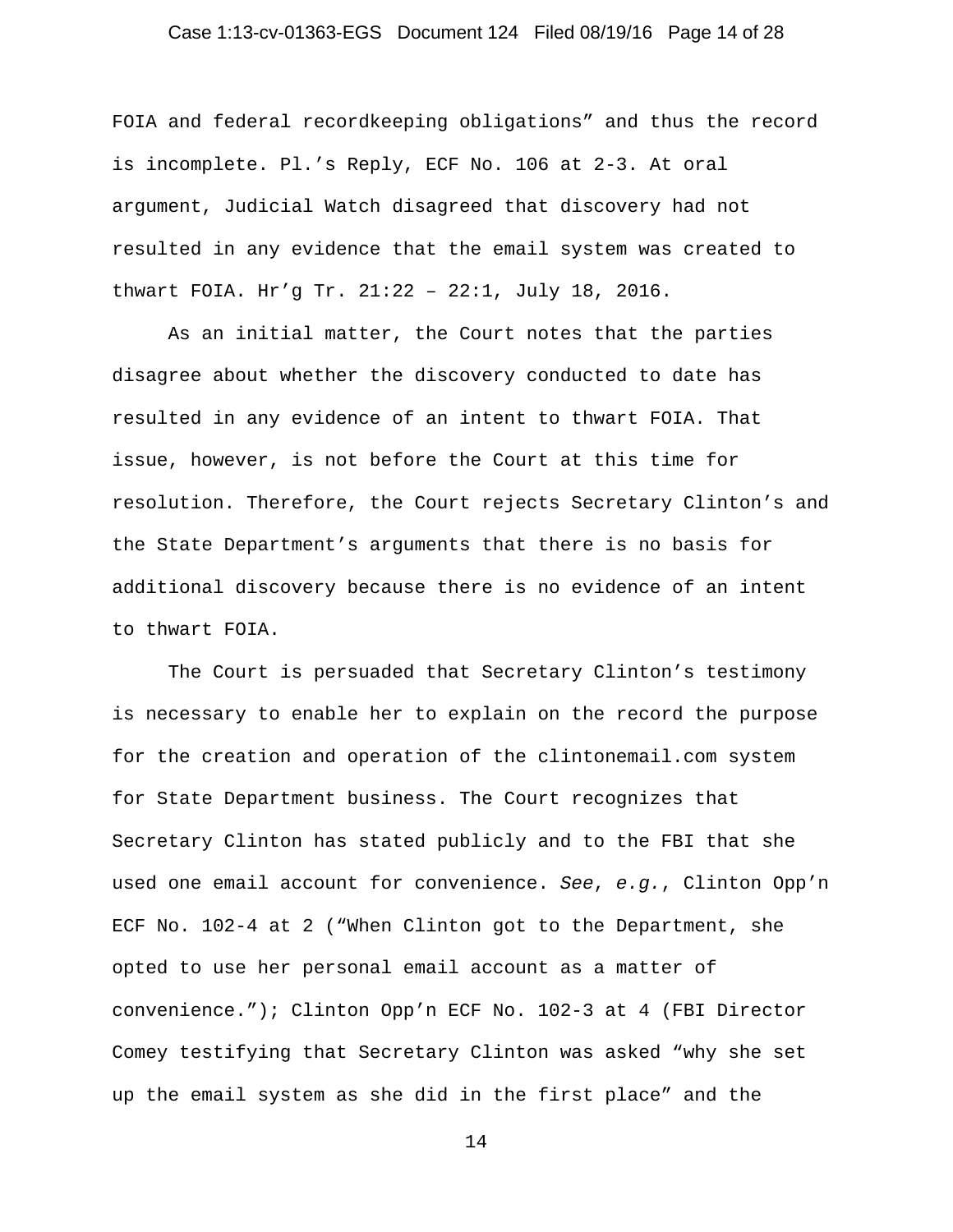## Case 1:13-cv-01363-EGS Document 124 Filed 08/19/16 Page 15 of 28

answer was "convenience . . . that it was already there"). However, Secretary Clinton has not answered questions relevant to the limited scope of discovery authorized in this case -- the purpose for "the creation and operation of the clintonemail.com system for State Department business." The scope of discovery authorized by the Court is limited, but it is certainly broader than the single question of why Secretary Clinton used her personal email account when she arrived at the State Department.

Moreover, her closest aides at the State Department, in their depositions in this case, did not have personal knowledge of Secretary Clinton's purpose in using the system. Ms. Abedin testified as follows: In response to the question, "Do you know why Secretary Clinton did not want to use a state-issued e-mail account for her state-related work?", Ms. Abedin responded, "[F]rom my understanding, I just saw it as continue [sic] doing what she was doing before she arrived at the State Department." Abedin Dep. at 38:11-21. In response to the question, "But you didn't actually have conversations with the secretary about her wanting to continue [her practice of using a personal account] at the State Department?", Ms. Abedin responded, "I can only tell you what I observed, which is her continuing to use one device and one e-mail account." Abedin Dep. at 72:21-73:1.

Ms. Mills testified as follows: In response to the question, "Did you discuss with [Secretary Clinton] with respect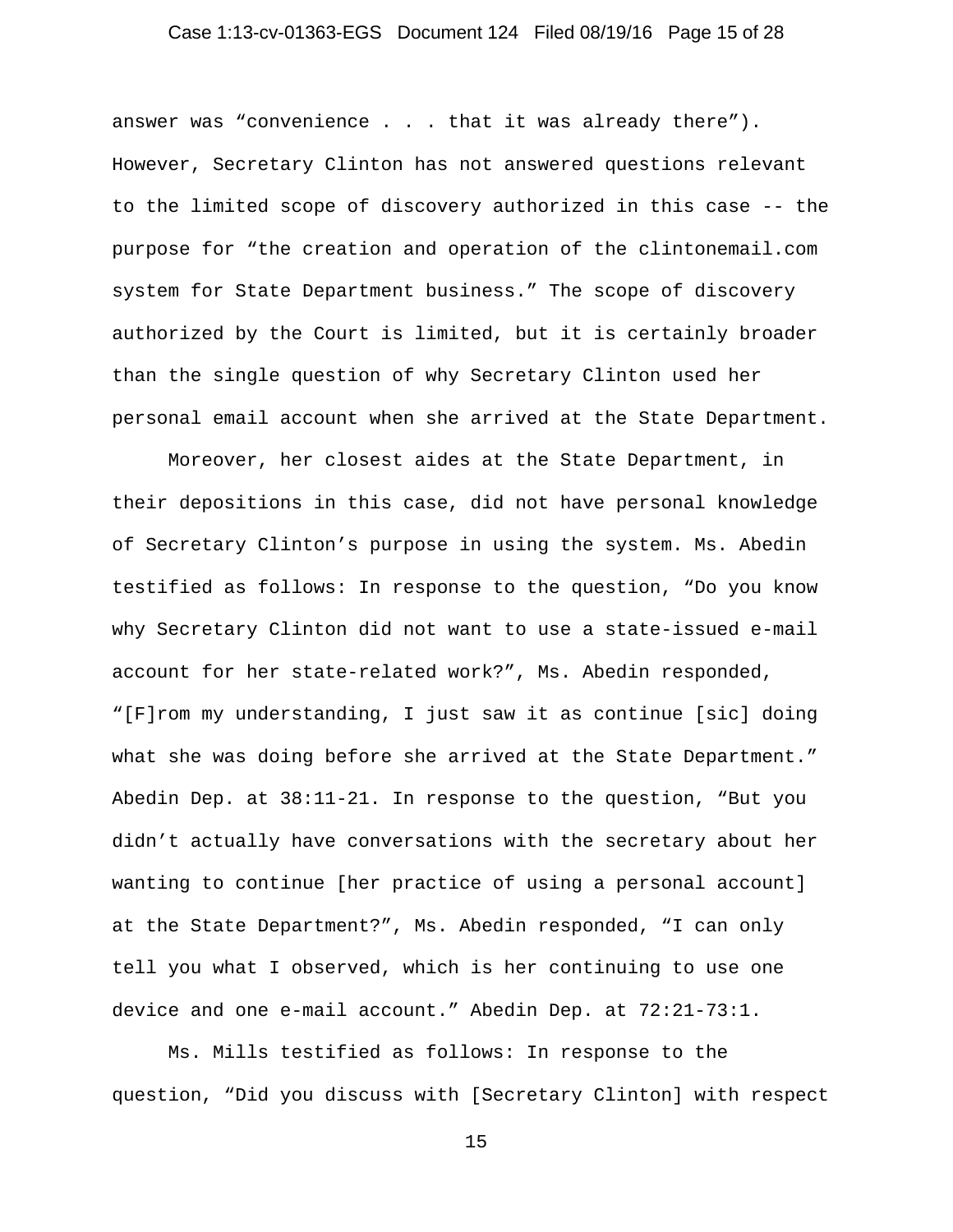## Case 1:13-cv-01363-EGS Document 124 Filed 08/19/16 Page 16 of 28

to what e-mail she was going to use as Secretary of State for the next four years?", Ms. Mills responded, "So the Secretary has spoken about the fact that she had made a determination that she would use her personal account, and that is exactly what she did." Mills Dep. at 44:14-20. Ms. Mills elaborated as follows, "So Secretary Clinton continued a practice that she was using of [sic] her personal e-mail. And I don't know that I could articulate that there was a specific discussion as opposed to her continuation of a practice she had been using when she was a Senator." Mills Dep. at 45:7-12. In response to the question, "[W]hy did Secretary Clinton choose not to have a State.gov email account?", Ms. Mills responded, "I don't know that I can speak for her. I think she's spoken for this herself and said that part of what she was seeking was obviously the convenience of being able to use a common device, and so that's what she did." Mills Dep. at 172:20-173:4

Because Secretary Clinton has not answered for the record and under oath questions relevant to the limited scope of discovery authorized in this case -- the purpose for "the creation and operation of the clintonemail.com system for State Department business" -- and because her closest aides at the State Department do not have personal knowledge of her purpose in using the system, the Court will permit testimony from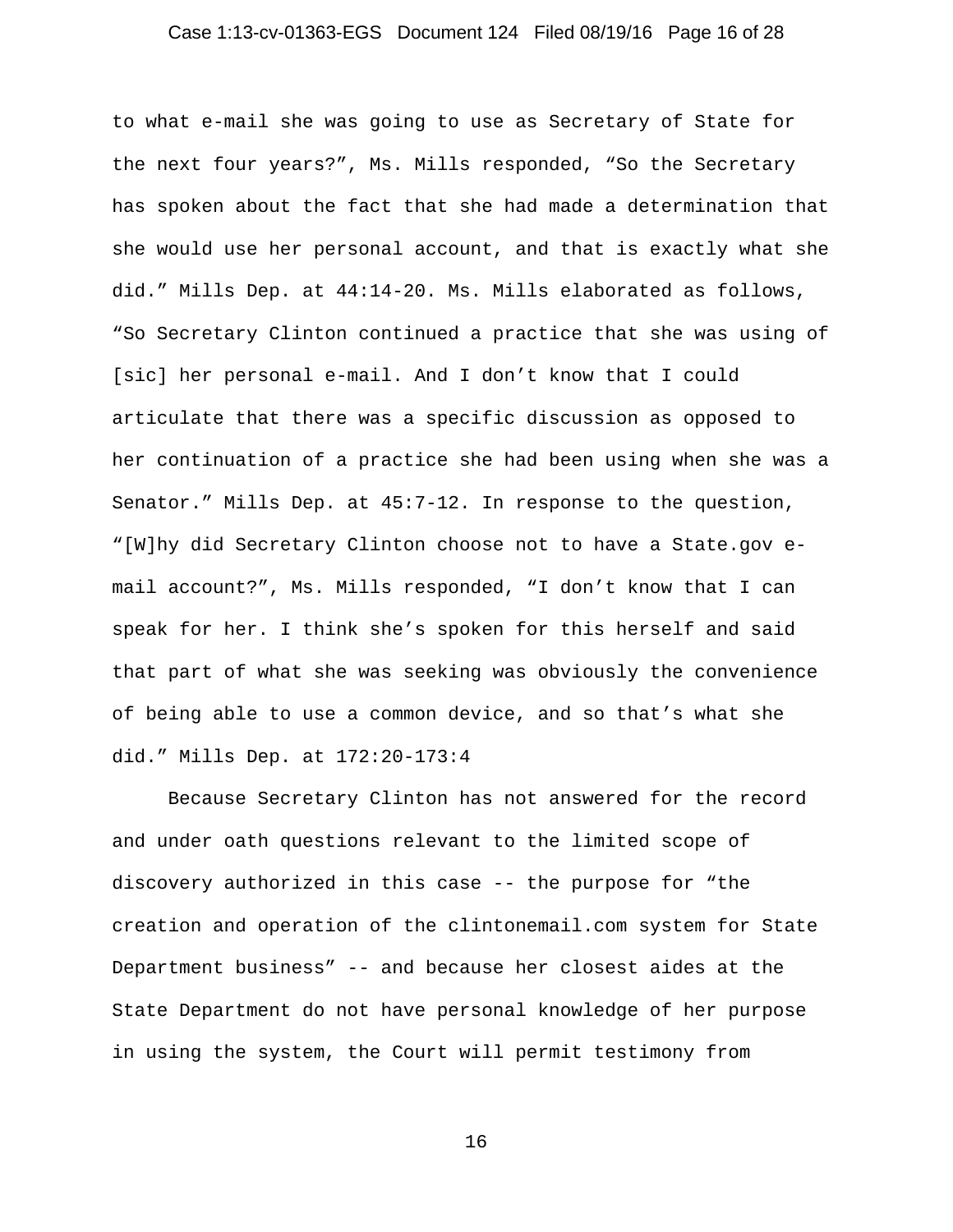## Case 1:13-cv-01363-EGS Document 124 Filed 08/19/16 Page 17 of 28

Secretary Clinton consistent with the limited scope of discovery.

# **D. Judicial Watch May Serve Interrogatories on Secretary Clinton**

Because Secretary Clinton is a former cabinet level official, the Court must determine whether, in response to Judicial Watch's request, she should be deposed. Pursuant to the "apex doctrine," Judicial Watch must demonstrate that there are "[e]xceptional circumstances justifying the deposition——for example, that the official has unique first-hand knowledge related to the litigated claims or that the necessary information cannot be obtained through other, less burdensome or intrusive means." *Federal Deposit Insurance Co.*, 2015 WL 5602342, at \*3-\*4 (internal citations omitted). Clearly, and as her counsel acknowledged at oral argument, Secretary Clinton has unique first-hand knowledge of the purpose for the creation and operation of the clintonemail.com system for State Department business. Hr'g Tr. at 82:10-14, July 18, 2016. Counsel proposes that, should the Court determine that additional discovery is necessary, Secretary Clinton be allowed to provide the information in writing rather than sit for a deposition. Clinton Opp'n, ECF No. 102 at 18. Judicial Watch argues that the "exceptional circumstances" justification has been satisfied because Secretary Clinton used a non-governmental system to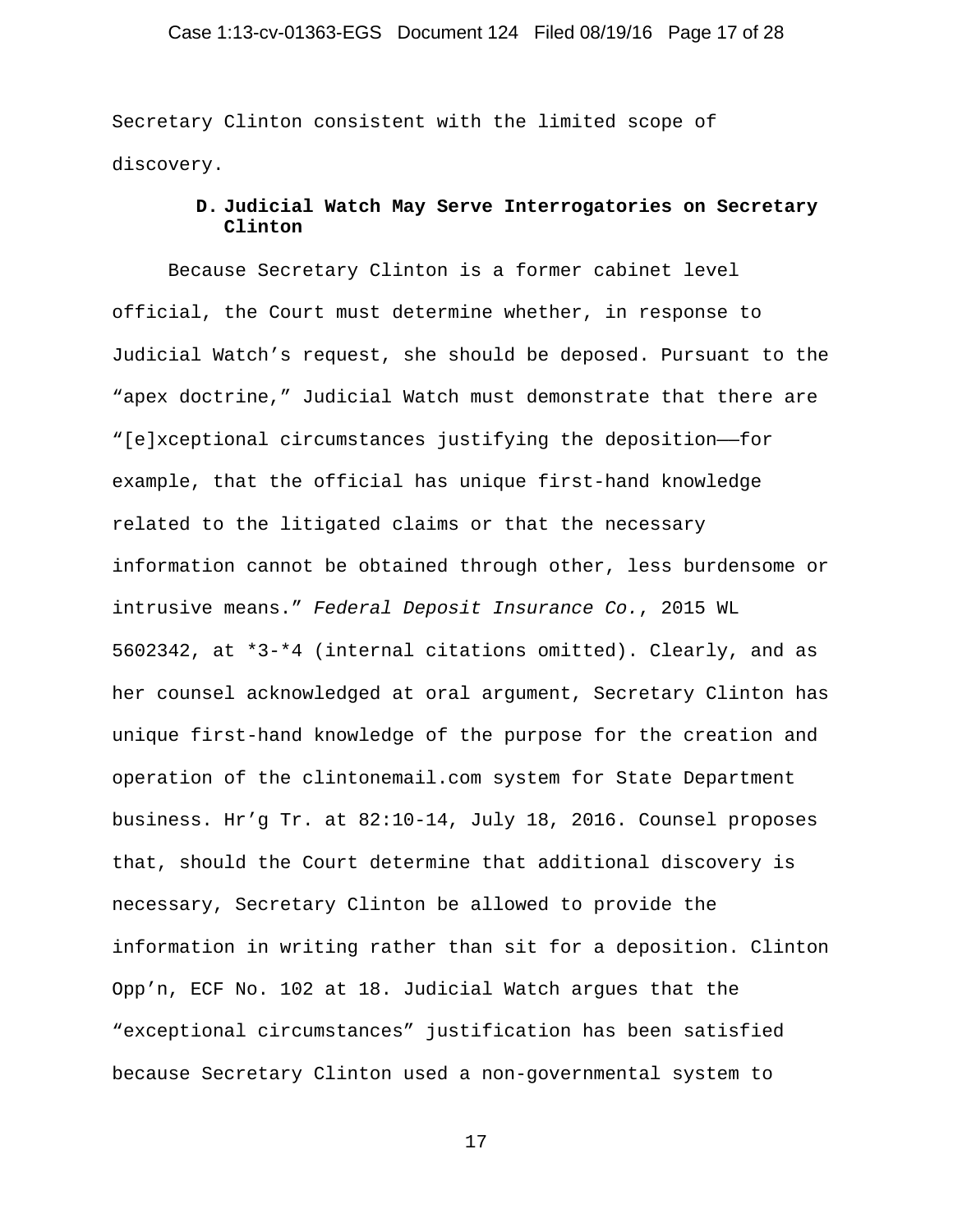## Case 1:13-cv-01363-EGS Document 124 Filed 08/19/16 Page 18 of 28

conduct official government business. Pl.'s Reply, ECF No. 107 at 5-6. In response to the Court's questions regarding whether interrogatories would be an appropriate, less burdensome alternative to a deposition pursuant to the apex doctrine, Judicial Watch responded that interrogatories would not be "appropriate in this case because of the follow-up questions." Hr'g Tr. at 46: 16-18, July 18, 2016. Judicial Watch did, however, acknowledge that questions regarding Secretary Clinton's motivation for using the system throughout her tenure as Secretary of State could be responded to through interrogatories. *Id*. at 49: 13-17. Judicial Watch also stated that the deposition would be no longer than three hours, "but it may be even shorter than that." *Id*. at 49: 21-23.

Judicial Watch has failed to demonstrate that it cannot obtain the discovery it seeks through other, less burdensome or intrusive means such as interrogatories. First, Judicial Watch has acknowledged that it can obtain some of the discovery it seeks from Secretary Clinton through interrogatories. Second, Judicial Watch's argument that a deposition is preferable in this case because of the ability to ask follow-up questions is not persuasive. Given the extensive public record related to the clintonemail.com system, a record which Judicial Watch has acknowledged, Judicial Watch will be able to anticipate many follow-up questions. For those follow-up questions that Judicial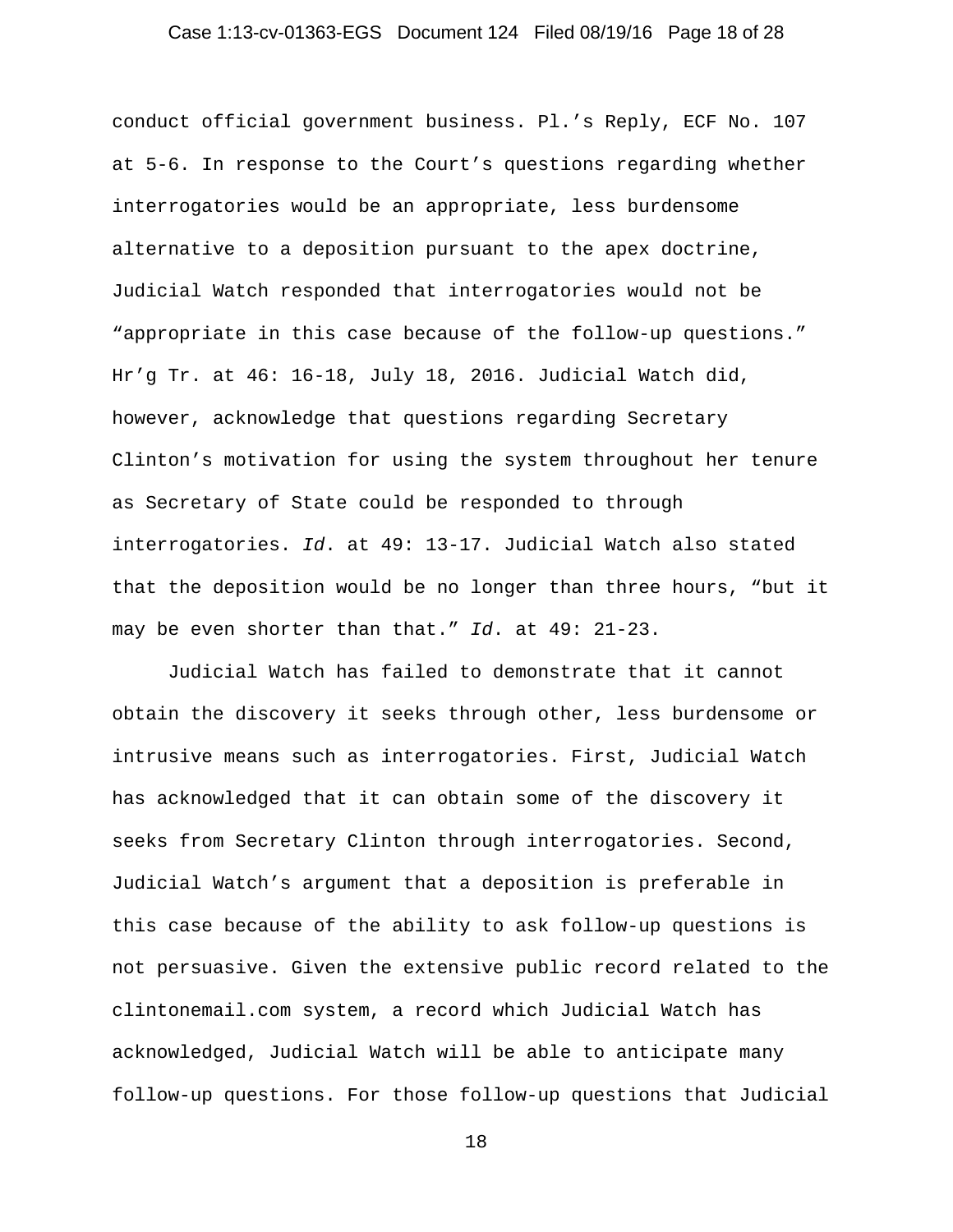## Case 1:13-cv-01363-EGS Document 124 Filed 08/19/16 Page 19 of 28

Watch is unable to anticipate, it can move this Court for permission to serve additional interrogatories. Finally, because Judicial Watch seeks a deposition of three-hours or less, it likely has a very limited number of questions for Secretary Clinton.

During oral argument, the Court questioned whether the six issues Judicial Watch listed as its basis for needing additional discovery fell within the narrow scope of discovery permitted in this case and were not cumulative. Hr'g Tr. at 22-50, July 18, 2016. In granting Judicial Watch's request in part, the Court is not necessarily agreeing that all of the issues listed by Judicial Watch fall within the scope of the discovery the Court has authorized. The Court directs Judicial Watch to propound questions that are relevant to Secretary Clinton's unique firsthand knowledge of "the creation and operation of clintonemail.com for State Department business, as well as the State Department's approach and practice for processing FOIA requests that potentially implicated former Secretary Clinton's and Ms. Abedin's emails and State's processing of the FOIA request that is the subject of this action." Mem. Order, ECF No. 73 at 12. To the extent the parties are unable to resolve issues amongst themselves regarding the interrogatories, the Court will address and resolve objections in the normal course.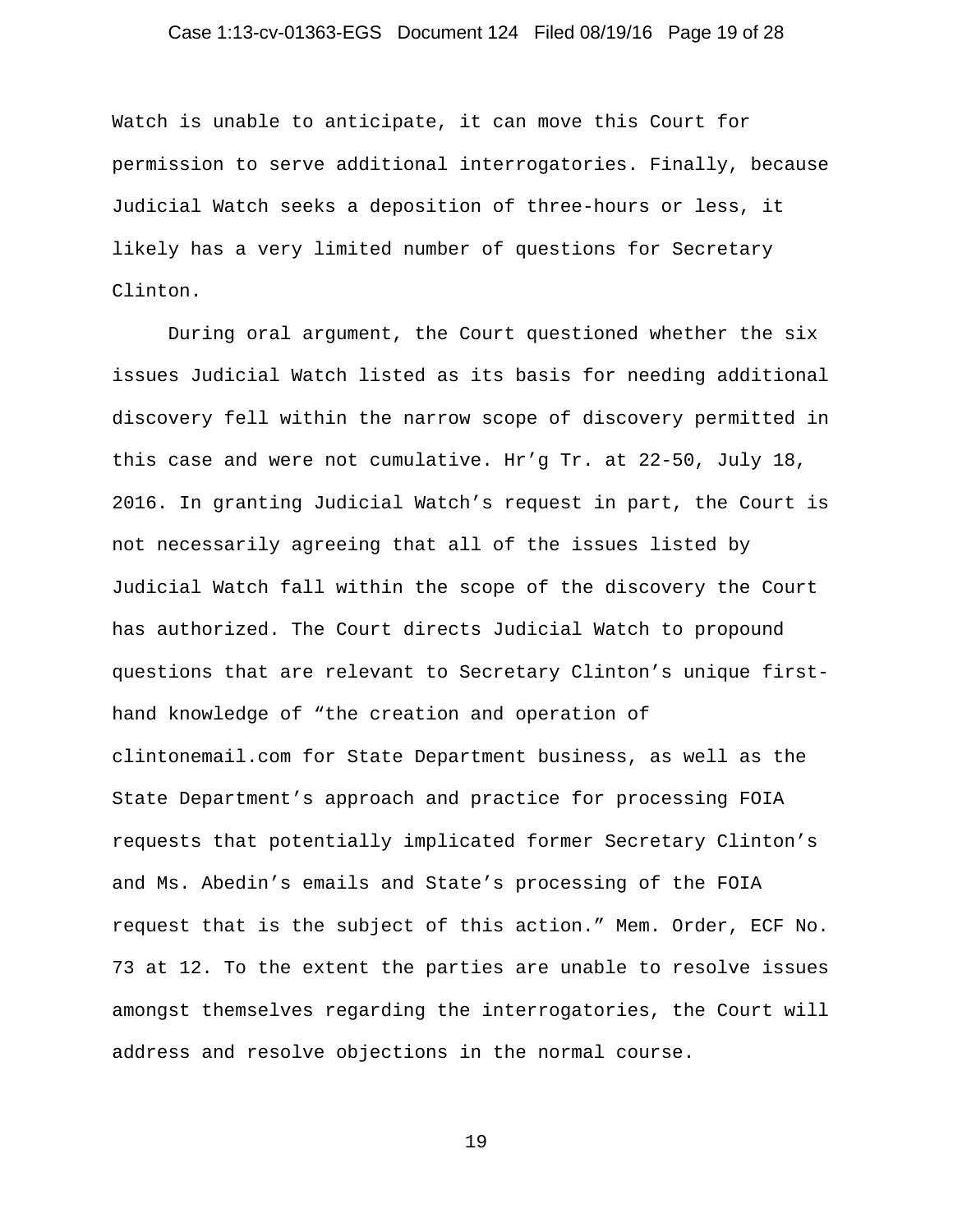For all of these reasons, Judicial Watch is authorized to serve interrogatories on Secretary Clinton.

## **E. No Additional Discovery of Mr. Finney is Necessary**

Judicial Watch also seeks to depose Mr. Finney, a current State Department employee, who served as the Director of Office of Correspondence and Records of the Executive Secretariat ("S/ES-CRM") during Secretary Clinton's tenure. Pl.'s Mot., ECF No. 97 at 13. Mr. Finney had responsibility for day-to-day records management and research in response to FOIA requests. *Id.* Judicial Watch argues that deposing Mr. Finney is necessary to understand: (1) how Secretary Clinton's records were managed and how FOIA requests for Secretary Clinton's records were processed; and (2) "whether he knew about the clintonemail.com system, what efforts he made to find out what systems Secretary Clinton was using for her official emails, what he was told about the use of the unofficial system by Secretary Clinton and Ms. Abedin to conduct official government business, and, perhaps most significantly, what he was not told about the system." *Id.* at 13-15.

The State Department opposes Mr. Finney's deposition because: (1) Mr. Finney's knowledge was described in detail by the State Department's Rule  $30(b)(6)$  deponent;<sup>9</sup> (2) Judicial

<sup>&</sup>lt;sup>9</sup> The State Department's Rule  $30(b)(6)$  designee is Mr. Finney's supervisor.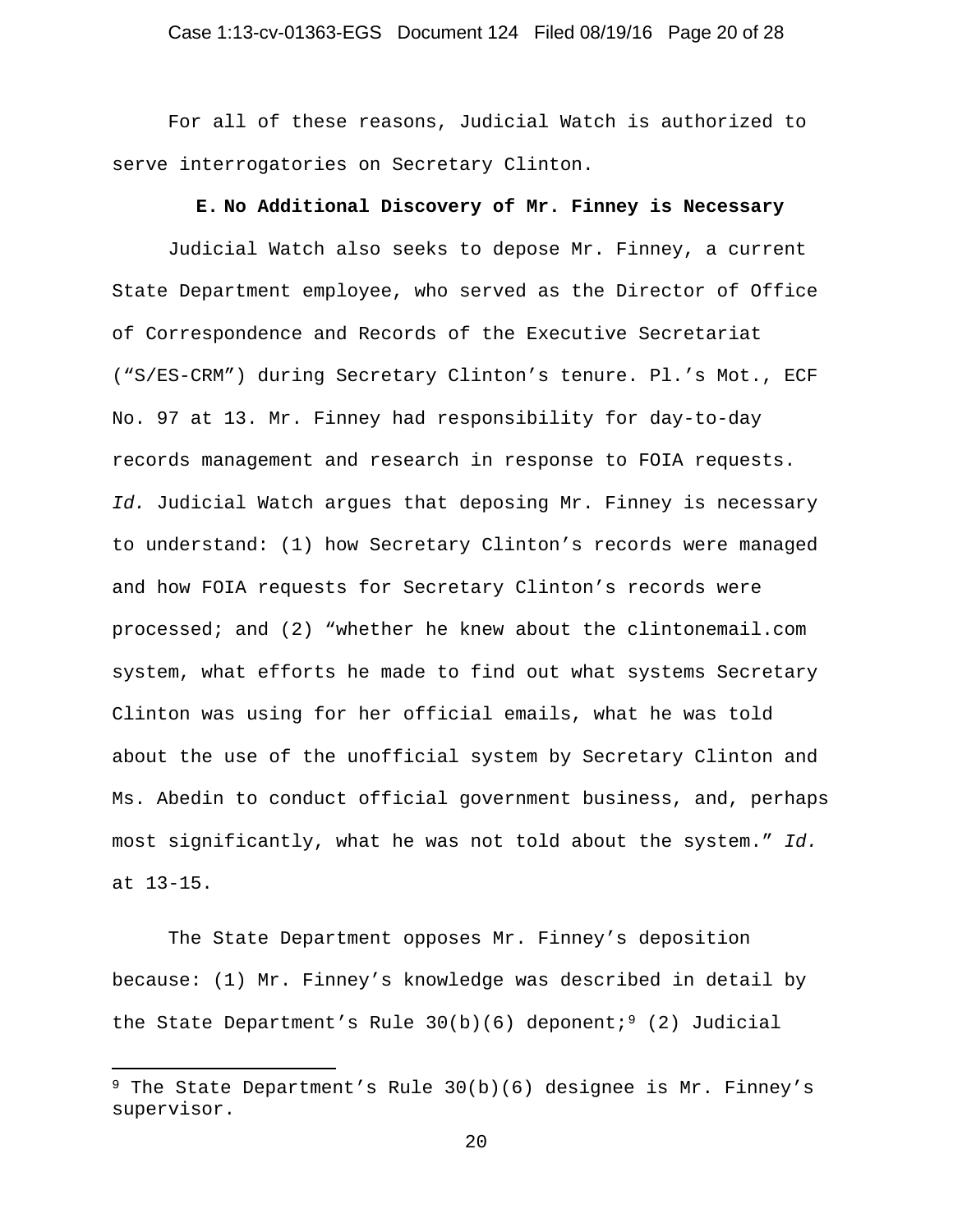## Case 1:13-cv-01363-EGS Document 124 Filed 08/19/16 Page 21 of 28

Watch conceded that the record in this case indicates that Mr. Finney was not aware of the system and thus "it makes little sense to imagine [Mr. Finney] could testify to 'how and why' he did not know what he did not know"; and (3) it was Judicial Watch's own strategic decision to propose a Rule  $30(b)(6)$ deposition and so it cannot now complain that it had to learn what Mr. Finney knew "through the filter of" the Rule 30(b)(6) witness. Def.'s Opp'n, ECF No. 103 at 19-22. Judicial Watch responds that had it known Mr. Finney's role at the time, it would have sought to depose him. Pl.'s Reply, ECF No. 107 at 7. Judicial Watch also states that the State Department should have identified Mr. Finney as a key witness, *id*., but did not raise this point at oral argument. *See generally* Hr'g Tr., July 18, 2016. The State Department responds that "Judicial Watch [was] on notice of Mr. Finney's existence and role long before it compiled its list of proposed deponents in March 2016" as a result of the OIG's January 2016 report regarding the Department's processing of FOIA requests involving the Office of the Secretary. Def.'s Surreply, ECF No. 110 at 6-7.

The Court approved a Rule 30(b)(6) deposition to provide testimony "regarding the processing of FOIA requests, including Plaintiff's FOIA request, for emails of Secretary Clinton and Ms. Abedin both during Secretary Clinton's tenure as Secretary of State and after." Mem. Order, ECF No. 73 at 13. Judicial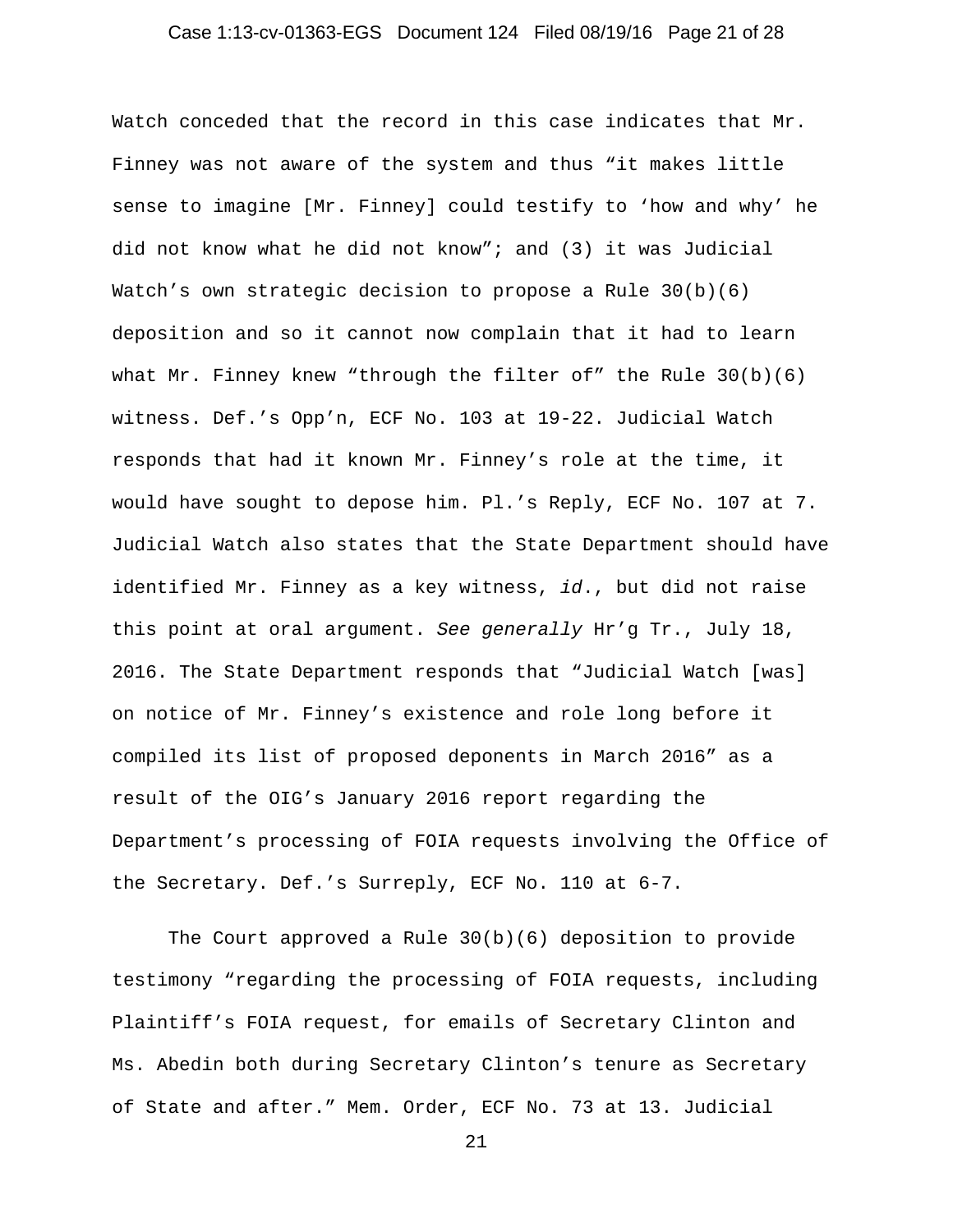## Case 1:13-cv-01363-EGS Document 124 Filed 08/19/16 Page 22 of 28

Watch's first reason for its request to depose Mr. Finney – to learn how Secretary Clinton's records were managed and how FOIA requests for Secretary Clinton's records were processed – was within the scope of the Rule  $30(b)(6)$  deposition. With regard to Judicial Watch's second reason for deposing Mr. Finney, it has conceded that the record evidence supports the conclusion that Mr. Finney did not know about the clintonemail.com system until 2015, after Secretary Clinton left the State Department. Hr'g Tr. at 56:12-17, July 18, 2016. Consequently, there is little reason to engage in that line of questioning.

At oral argument, Judicial Watch made two primary arguments in support of deposing Mr. Finney. First,

> Mr. Finney *may* have [additional information] about the conversations he had with the [Information Technology] department when he saw Secretary Clinton's photo, using a BlackBerry, and then he inquired about whether or not she was using State Department-a State Department BlackBerry, State Department email. You know, more conversations, more details specifically, exactly what he asked, what he was told, you know, how that conversation went.

Hr'g Tr*.* 52:10-17, July 18, 2016 (emphasis added). Second, it learned during discovery that either Mr. Finney or Mr. Bentel would have been the State Department staff person to approve Secretary Clinton's use of a private email and server. *Id.* 53:8- 54:4.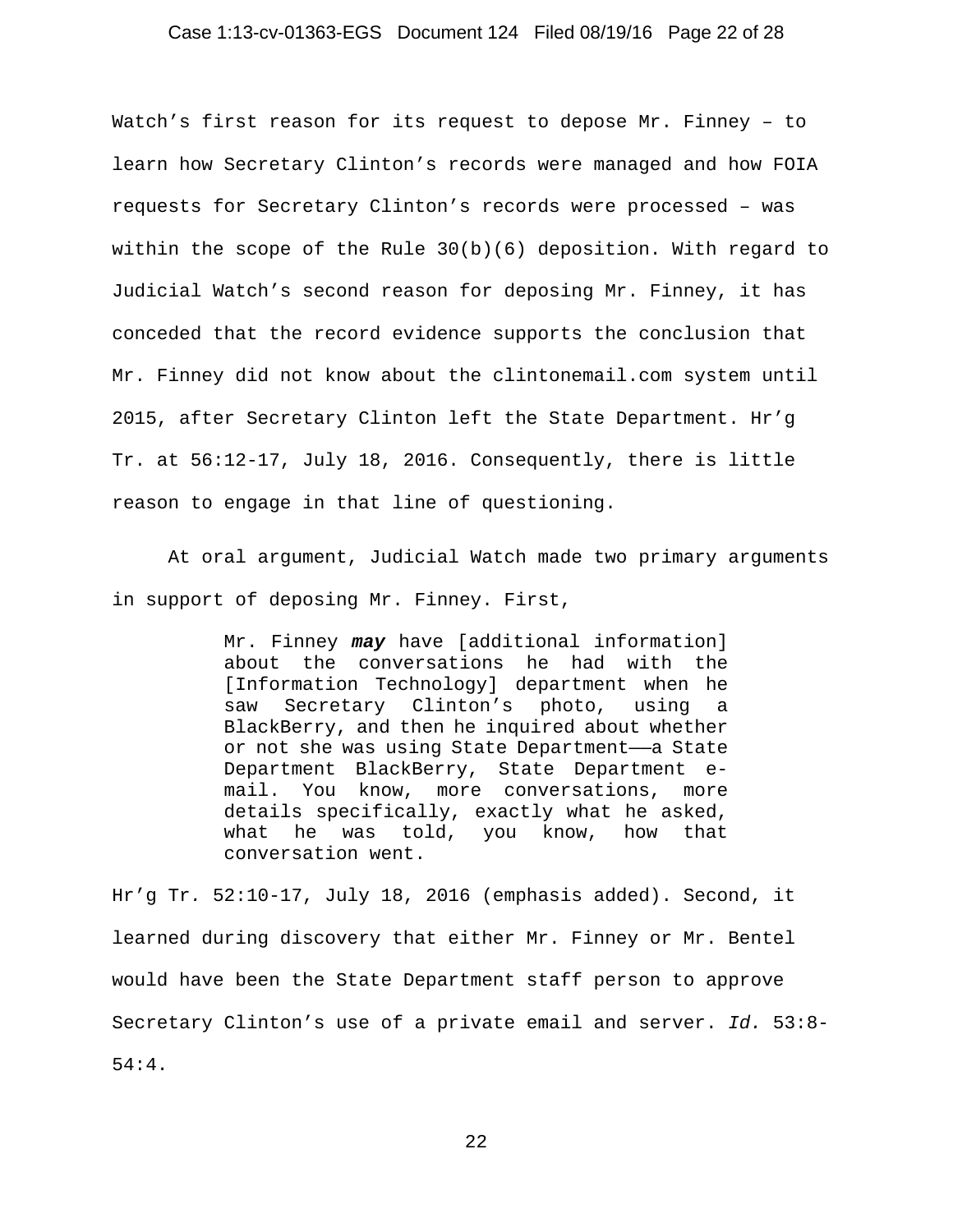With regard to the first argument, Judicial Watch is clearly speculating about conversations that may or may not have occurred. The Court declines to authorize additional discovery that amounts to a "fishing expedition." With regard to the second, the OIG concluded after investigation there was no evidence that Secretary Clinton requested or received formal "approval to conduct official business via a personal account on her private server." U.S. DEP'T OF STATE, OFFICE OF INSPECTOR GENERAL, ESP-16-03, OFFICE OF THE SECRETARY: EVALUATION OF EMAIL RECORDS MANAGEMENT AND CYBERSECURITY REQUIREMENTS at 37 (May 2016),

https://oig.state.gov/system/files/esp-16-03.pdf ("STATE DEPARTMENT OFFICE OF INSPECTOR GENERAL REPORT"). Consequently, deposing Mr. Finney (or Mr. Bentel) on this topic is moot. Finally, the Court is persuaded that Judicial Watch was on notice of Mr. Finney's role and could have proposed deposing him in its original discovery proposal. For all of these reasons, Judicial Watch's request for permission to depose Mr. Finney is **DENIED**.

# **F. Judicial Watch May Obtain Deposition Testimony from Mr. Bentel**

Finally, Judicial Watch seeks to depose Mr. Bentel, who served as Director of S/ES-IRM during Secretary Clinton's tenure.10 Pl.'s Mot., ECF No. 97 at 16. Mr. Bentel's office was

 $\overline{a}$ 

<sup>10</sup> Mr. Bentel retired in 2012. Def.'s Opp'n, ECF No. 103 at 22.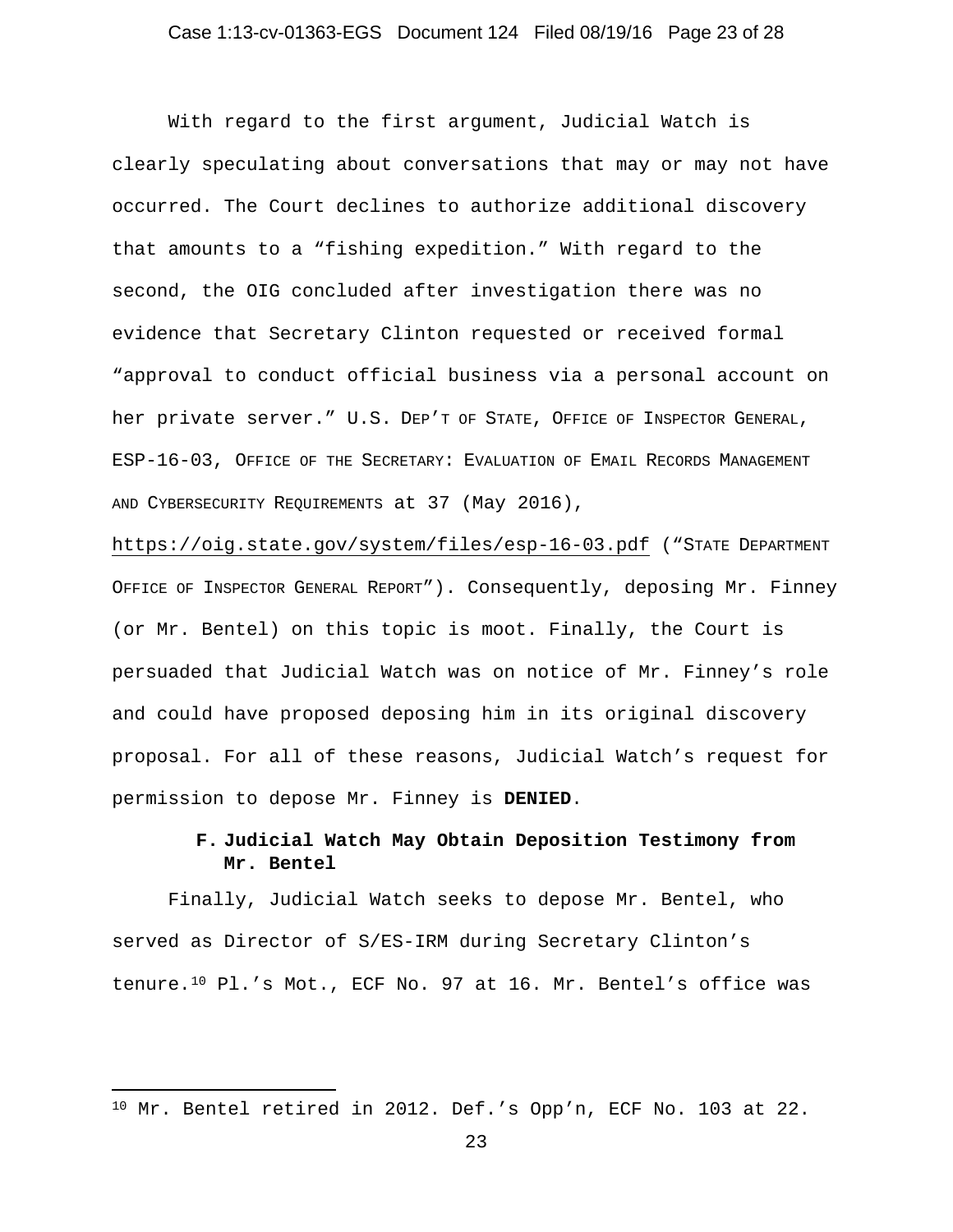## Case 1:13-cv-01363-EGS Document 124 Filed 08/19/16 Page 24 of 28

responsible for information technology for the Office of the Secretary. *Id.*

Judicial Watch argues that deposing Mr. Bentel is necessary because the record includes contradictory evidence about Mr. Bentel's knowledge of Secretary Clinton's private server and email practices. Pl.'s Mot., ECF No.97 at 16-18. The State Department responds that deposing Mr. Bentel is not necessary because there is no evidence to indicate that he will have more information about whether there was an effort to deliberately thwart FOIA or about Secretary Clinton's motivation for using a private server. Def.'s Opp'n, ECF No. 103 at 22; Hr'g Tr. 65:  $19 - 23$ .

The Court is persuaded that Mr. Bentel should be deposed because the record in this case appears to contradict his sworn testimony before the Benghazi Committee. That testimony is relevant to the operation of the clintonemail.com system. Specifically, Mr. Bentel testified that he was not aware that Secretary Clinton's email account was housed on a private server until media reports in 2015. *See* SELECT COMMITTEE ON BENGHAZI, U.S. HOUSE OF REPRESENTATIVES, INTERVIEW OF EXECUTIVE SECRETARIAT DIRECTOR OF INFORMATION RESOURCES MANAGEMENT at 37 (June 30, 2015),

http://askedandanswered-democrats.benghazi.house.gov/ transcripts/2015\_06\_30\_SCB\_INTERVIEW\_EX\_IRM\_Director.pdf. However, several emails indicate Mr. Bentel knew about the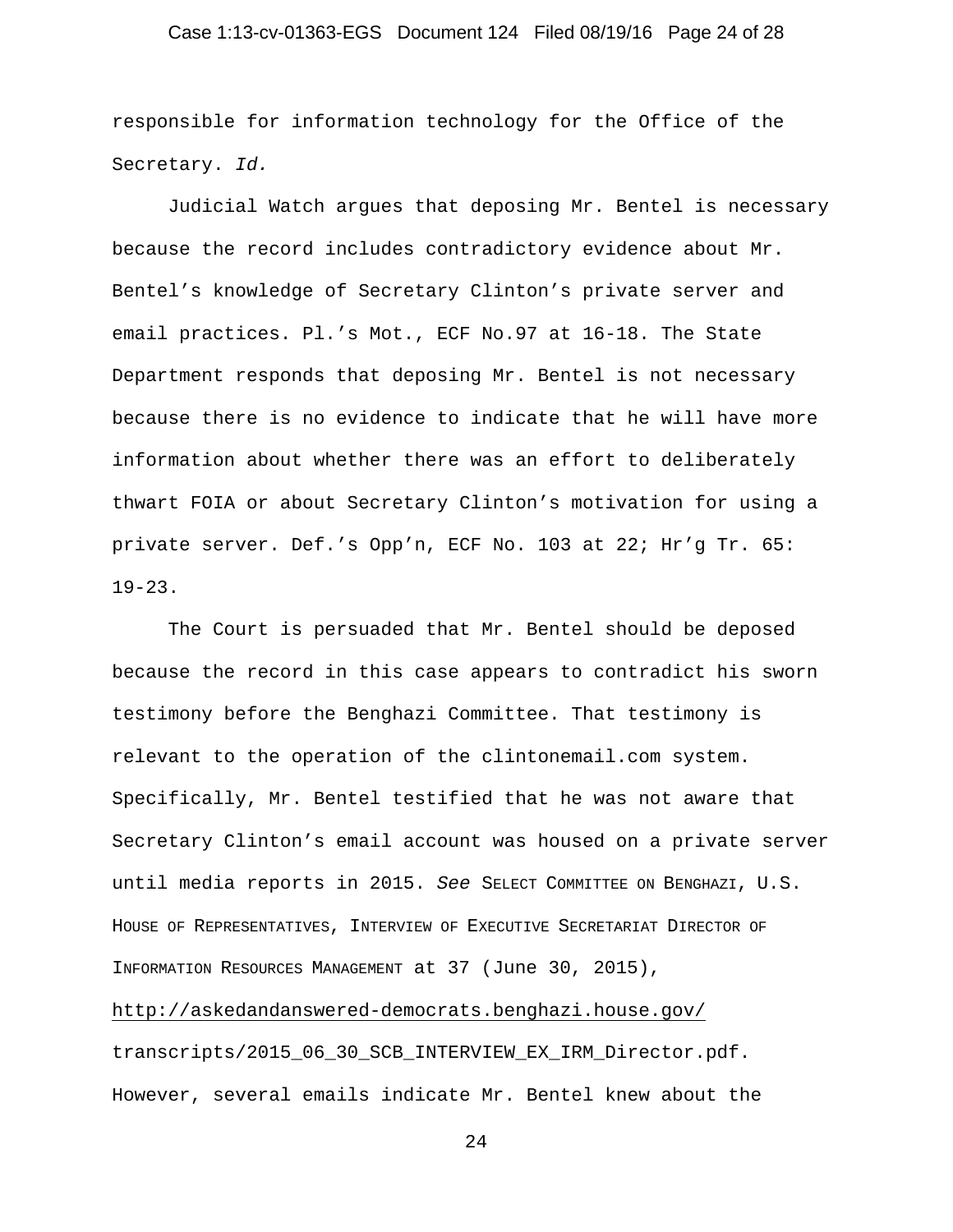## Case 1:13-cv-01363-EGS Document 124 Filed 08/19/16 Page 25 of 28

private server as early as 2009. For example, on March 17, 2009, Mr. Bentel received an email about "Secretary Residential Installation Hotwash" which identified the location of an "unclassified partner system" and "server" in the "basement telephone closet." Pl.'s Mot., ECF No. 97-2, Doc. A. On December 17, 2010, an email was sent to SES-IRM\_Tech and SES-IRM\_FO\_Mgt about problems with the clintonemail.com server. *Id.*, Doc. D at 25. Presumably, as the Director of S/ES-IRM, Mr. Bentel would have been included in one or both of those group emails.

The Court relies on three other facts in authorizing the deposition of Mr. Bentel. First, Mr. Bentel declined to assist the Rule 30(b)(6) deponent in preparation for her deposition. Def.'s Opp'n, ECF No. 103 at 23. Second, the OIG May 2016 report found that Mr. Bentel told employees in his office that Secretary Clinton's email arrangement had been approved by the State Department's legal staff and also instructed his subordinates not to discuss the Secretary's email again:

> Two staff in S/ES-IRM reported to OIG that, in late 2010, they each discussed their concerns about Secretary Clinton's use of a personal email account in separate meetings with the then-Director of S/ES-IRM. In one meeting, one staff member raised concerns that information sent and received on Secretary Clinton's account could contain Federal records that needed to be preserved in order to satisfy Federal recordkeeping requirements. According to the staff member, the Director stated that the Secretary's personal system had been reviewed and approved by Department legal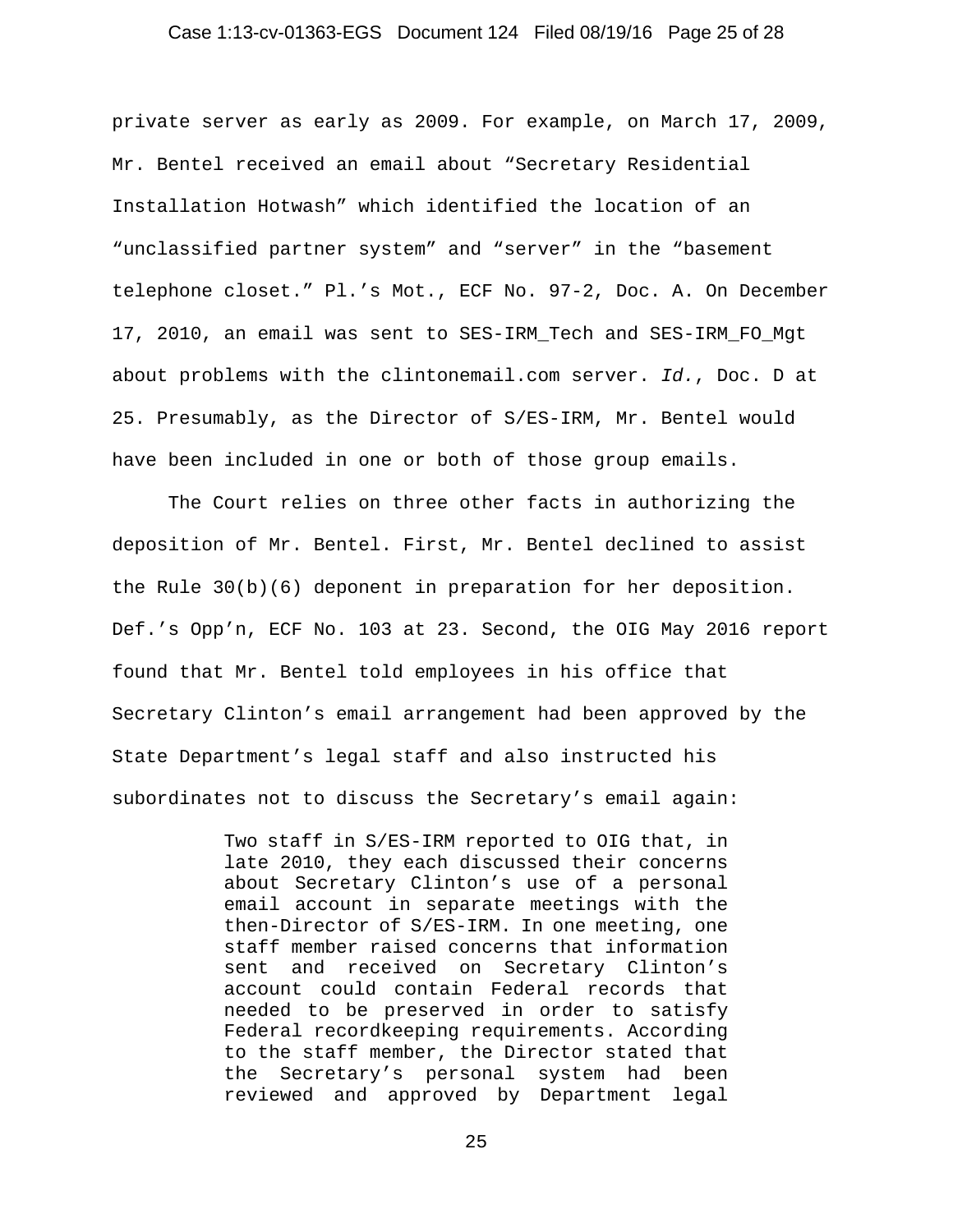staff and that the matter was not to be discussed any further. . . . According to the<br>other S/ES-IRM staff member who raised other S/ES-IRM staff member who raised concerns about the server, the Director stated that the mission of S/ES-IRM is to support the Secretary and instructed the staff never to speak of the Secretary's personal email system again.

STATE DEPARTMENT OFFICE OF INSPECTOR GENERAL REPORT at 40,

https://oig.state.gov/system/files/esp-16-03.pdf.

Finally in August 2011, Mr. Bentel informed a State Department staff person that anything sent to the Secretary on her state.gov Blackberry address "would be subject to FOIA searches." Pl.'s Mot., ECF No. 97-2, Doc. C. at 8.

In sum, the record suggests Mr. Bentel has knowledge of the operation of the clintonemail.com system, which is within the scope of discovery authorized by the Court. Because Mr. Bentel declined to assist the Rule  $30(b)(6)$  deponent in preparation for her deposition, as well as the other reasons discussed above, the Court **GRANTS** Judicial Watch's request to depose Mr. Bentel.

> **G. The Court Declines to Defer Ruling on Judicial Watch's Discovery Motion, but Requires the State Department to Release all Remaining Documents Responsive to Judicial Watch's Request by a Date Certain**

In the alternative, the State Department had proposed that the Court stay its decision on additional discovery until the State Department receives and searches the additional work-related documents the FBI recovered. Def.'s Opp'n, ECF No. 103 at 24. At oral argument, Judicial Watch objected to this proposal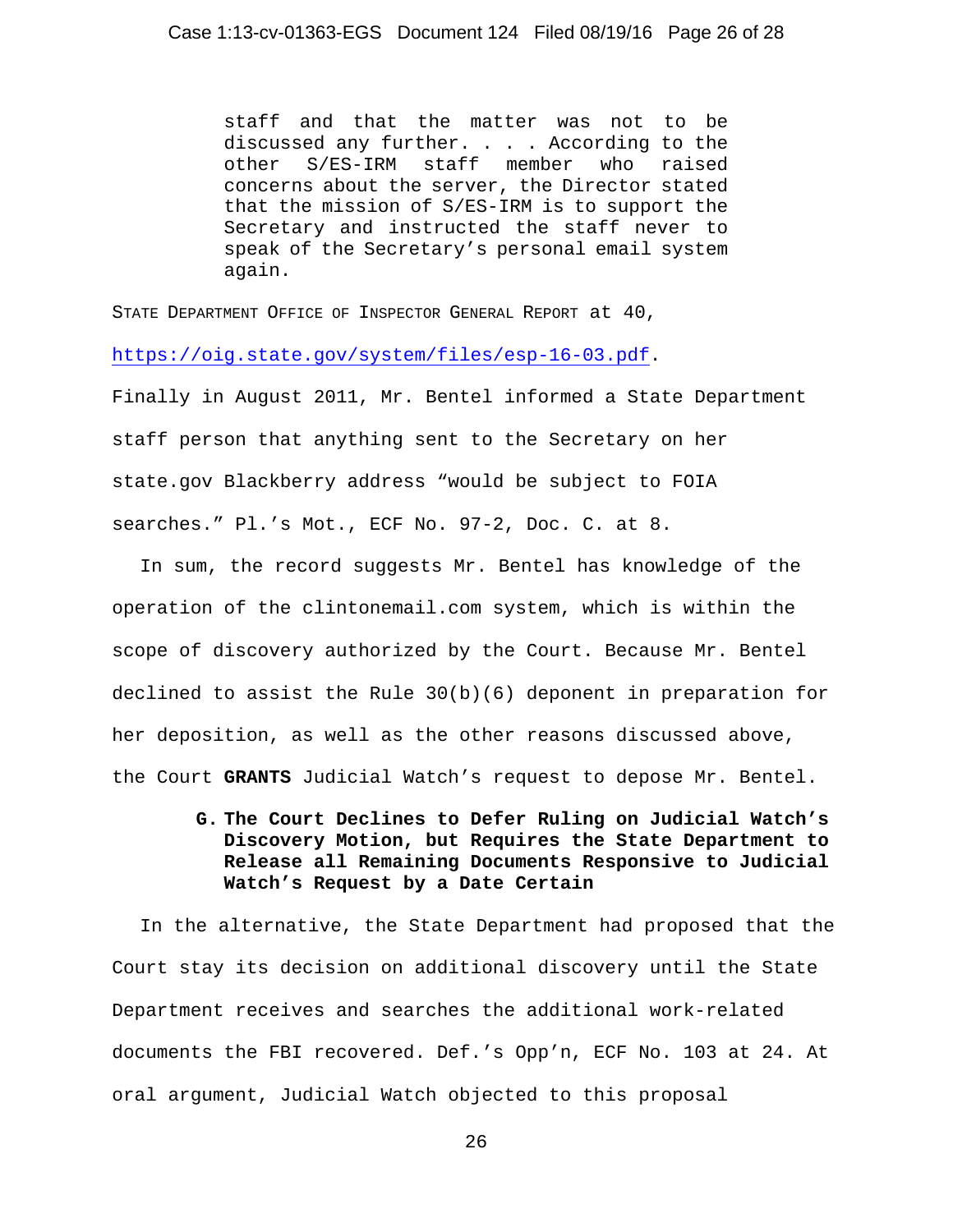## Case 1:13-cv-01363-EGS Document 124 Filed 08/19/16 Page 27 of 28

primarily on the grounds that it was unclear how long it would take the State Department to process the documents received from the FBI, and also because regardless of what additional documents are released, the additional discovery Judicial Watch has requested would still be necessary to complete the record. Hr'g Tr. at 90:4 – 91:2, July 18, 2016.

The Court is not persuaded that it is necessary to defer ruling on the pending discovery motion, and, as discussed *supra*, has concluded that some additional discovery is warranted. The Court is of the opinion that Judicial Watch should have the opportunity to review the remaining responsive documents to enable it, pursuant to the limited scope of discovery authorized in this case, to prepare appropriate interrogatories and deposition questions. The State Department has informed the Court that it anticipates completing its "initial search" of the remaining materials it received from the FBI by no later than August 26, 2016. Def.'s Status Report, ECF No. 122 at 3. Because the State Department has not indicated a date certain by which it will complete processing these documents and release them to Judicial Watch, and because the State Department has committed to prioritizing this FOIA request, Hr'g Tr. at 16: 8-11, July 18, 2016, the Court will order the State Department to release all remaining documents responsive to Judicial Watch's FOIA request by no later than September 30, 2016. Judicial Watch may